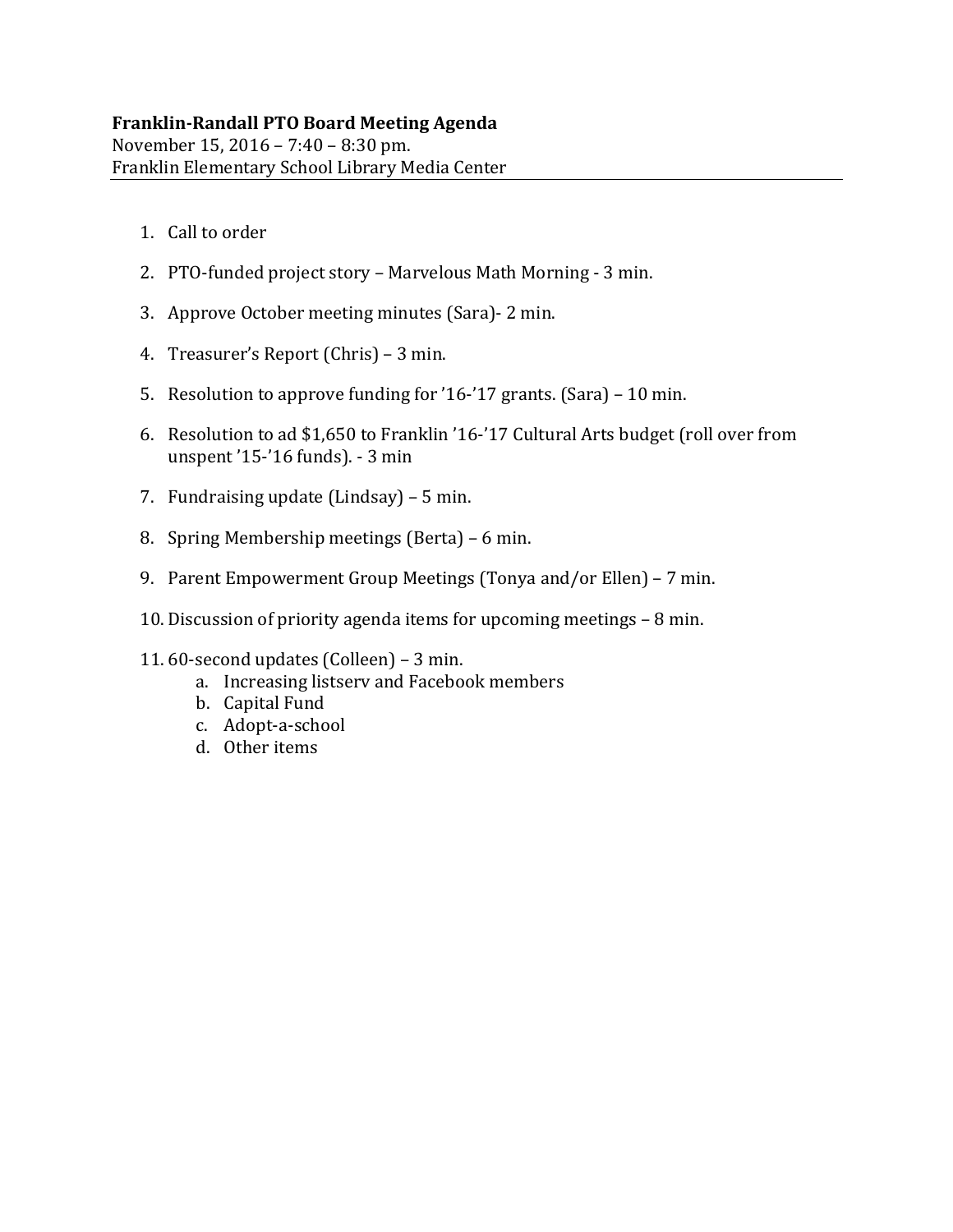**1)** Name Sarah Daines Phone Number (608) 556-3274 Email Address sarahmdaines@gmail.com Position (e.g. parent, teacher, etc.) 4K Teacher Proposal Title Spanish Language Class at Madison College Dollar Amount of Request \$155 **School Franklin** 

Description of Need

 Our 4K program includes children that are English Language Learners (ELLs) but does not provide direct support from an ESL teacher. I have just received my ESL Master's from Edgewood College in hopes of meeting the needs of these learners and families, in an effort to lessen the achievement gap that is seen in ELLs district wide.

Another step I could take is to learn some more Spanish. Although many first languages are represented in our classes, the majority of ELLs speak either Spanish or Hmong.

I am requesting tuition to cover a non-degree Spanish course at Madison College. The amount also covers the cost of the required textbook. The course runs from 10/24-12/12. Goals of Program - How will your program fulfill this need?

 Over the course of the eight week class I will learn basic Spanish phrases, body parts, family relationships, time, colors, numbers, basic commands, and foods. Benefit to Students and School

 4K Spanish speakers will benefit from my knowledge of Spanish to bridge and transfer meaning from their native language to English. Their native language will also be strengthened, which research shows helps boost English acquisition.

Budget - Provide an itemized list. Note that funds must be spent in the school year requested. Unspent funds revert back to the PTO. Total of list should match amount indicated above.

Please place each item in your budget on a separate line with its cost.

Tuition \$135

Textbook ~\$20

Other funding - Is your project/event funded by any other source, including donations from parents?

No

Other funding sources - If you have other funding sources, please describe the sources and status of other pending or awarded funding for this project.

None

Will you be submitting any letters or emails in support of your application?

No

The PTO requires grant recipients to provide accounting for their grant in the form of a report to the PTO, pictures, or a letter. How will your group accomplish this?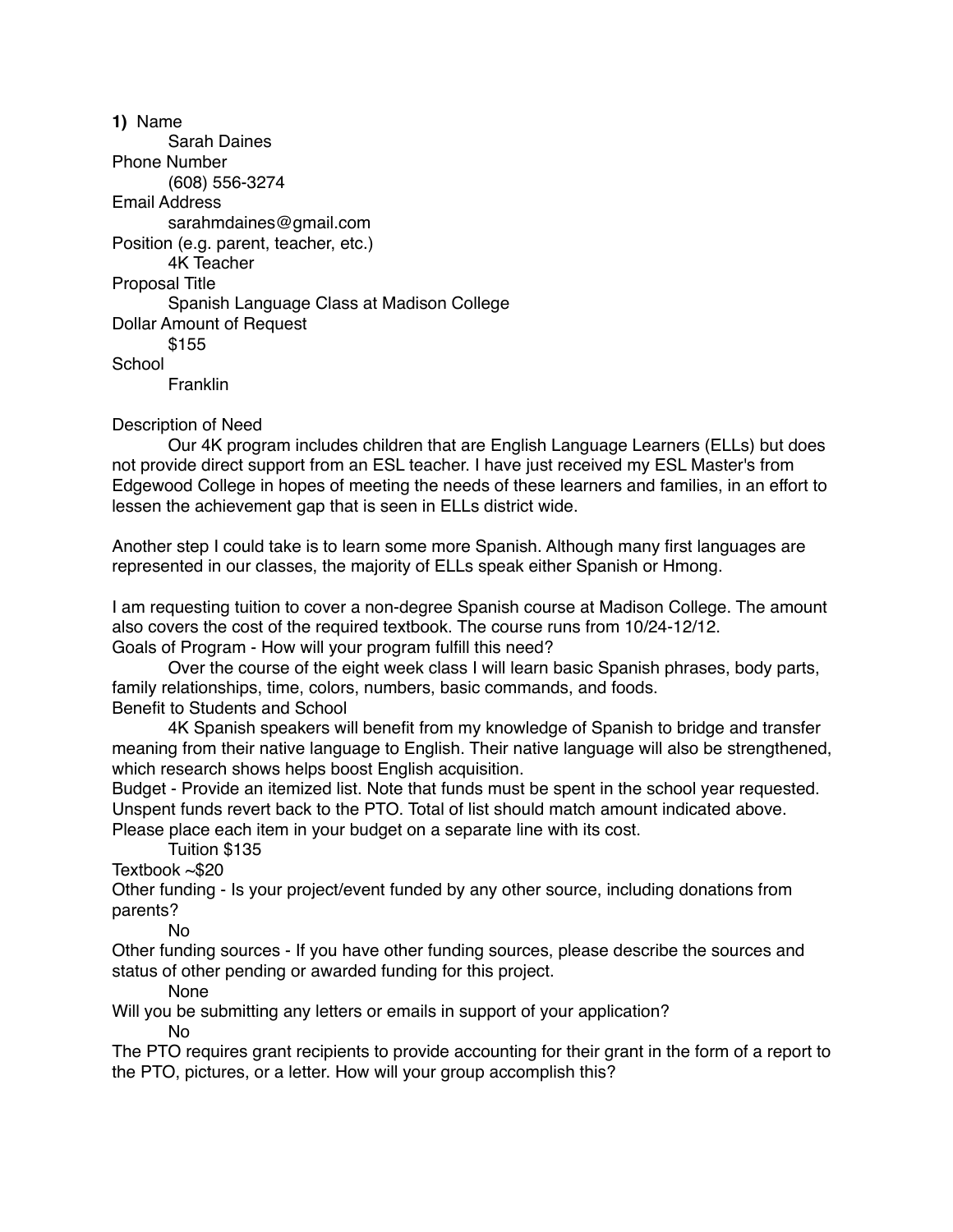I will write a letter and include samples of my learning and pictures of myself using what I have learned with my students.

*\* committee combined rubric score 88.75/10 \* recommended for full funding*

**2)** Name Marissa Prater Phone Number (419) 297-2867 Email Address mlprater@madison.k12.wi.us Position (e.g. parent, teacher, etc.) Art Teacher Proposal Title Art Improvements Dollar Amount of Request \$800.00 **School Franklin** 

Description of Need

Art supplies to improve the art program!

At the beginning of the year I completed a supply inventory, and realized I didn't have much to work with. I have plenty of scissors, more rulers than I could ever use, a few paintbrushes, and some faded construction paper. Every project I plan I have to basically start over from scratch with supplies (order paper, paint brushes, paint, etc...) and my budget for the year is slowly disappearing. I would like to ask for a financial boost from PTO so I can continue ordering supplies.

Goals of Program - How will your program fulfill this need?

We will be using a variety of mediums in the Art room.

Benefit to Students and School

 Students will benefit by having the chance to experience a variety of art mediums and projects, and also build their foundational skills. The school will benefit from having a curriculum rich art program, and students will be better prepared as they move on to Randall Elementary. Evaluation of Program

 I will evaluate the success of the art program by planning curriculum around a variety of art processes and mediums.

Budget - Provide an itemized list. Note that funds must be spent in the school year requested. Unspent funds revert back to the PTO. Total of list should match amount indicated above. Please place each item in your budget on a separate line with its cost.

Amaco Teacher's Palette Glazes \$500.00- variety of colors

Printmaking supplies Brayers- 10 in total 122.90 Ink-True Flow Water Soluble Block Printing Ink \$200.00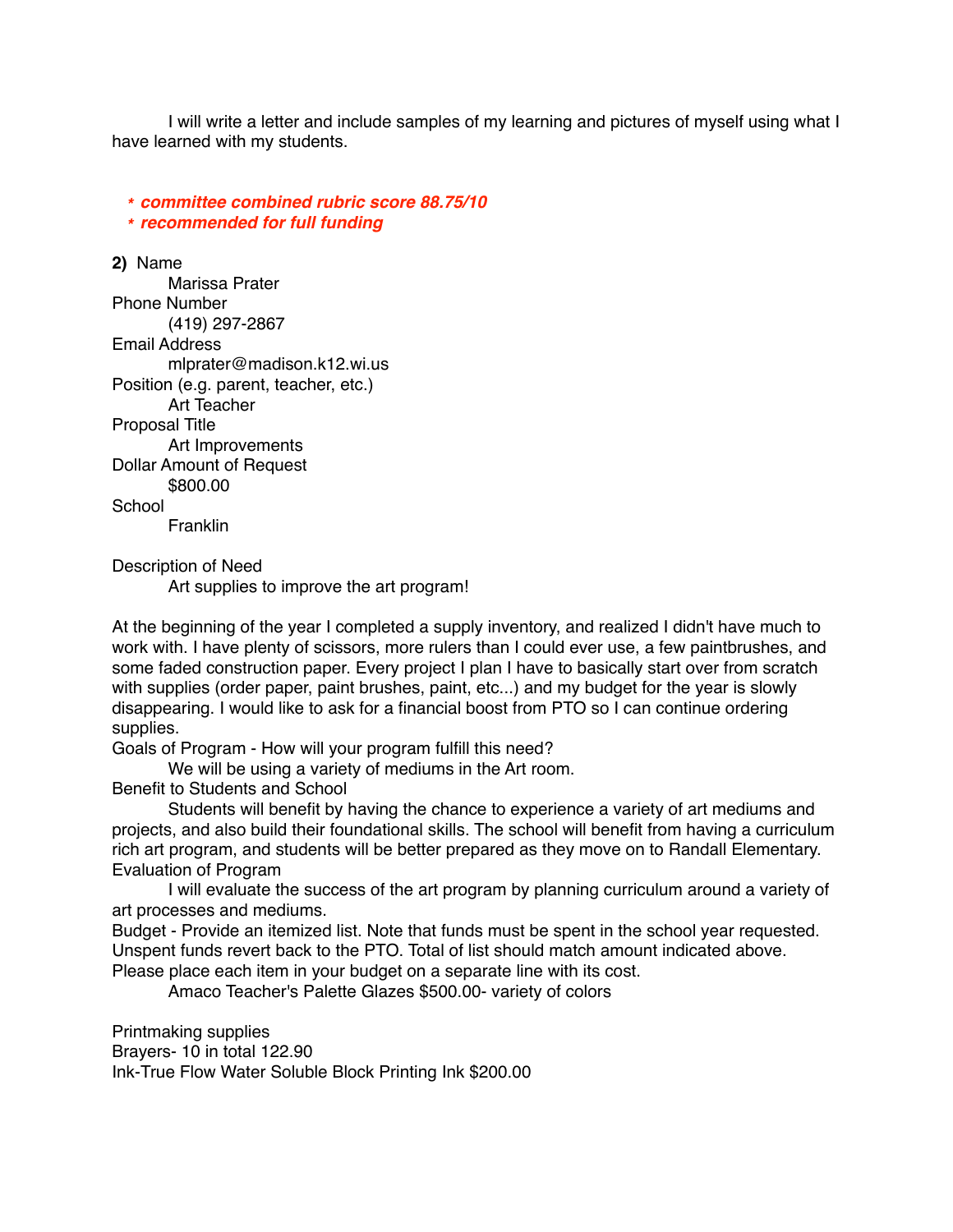Other funding - Is your project/event funded by any other source, including donations from parents?

Yes

Will you be submitting any letters or emails in support of your application? No

The PTO requires grant recipients to provide accounting for their grant in the form of a report to the PTO, pictures, or a letter. How will your group accomplish this?

 Pictures of students engaged in the process of creating projects, and pictures of finished work.

*\*\*grant committee combined rubric score 90/100 \*\*recommended for full funding*

**3**) Name Anne Marie Streeter Phone Number (608) 204-3334 Email Address astreeter@madison.k12.wi.us Position (e.g. parent, teacher, etc.) Randall Instructional Resource Teacher Proposal Title Book Room Update Dollar Amount of Request

\$765

**School** 

Randall

Description of Need

 The Randall book room needs to be updated with both new titles and by replacing some old favorites. It has been several years since we have purchased any new books for our book room collection. Randall teachers all rely on the Randall book room to access sets of leveled, high-interest books for use in their classrooms. We need to update our collection with more recent titles that are both engaging and representative of our changing community. Goals of Program - How will your program fulfill this need?

 Our goal is to give teachers and students access to new, high-quality literature and informational books that can be used during reading instruction or independent reading. In an effort to continue our work on equity, we also want to provide students with texts that represent a more diverse and dynamic population.

Benefit to Students and School

We want all students to be excited about reading; this is key to promoting their reading growth. By providing students with high-quality literature that is both culturally diverse and challenges their thinking, we hope to engage students and increase their reading proficiency. We also want students to have access to informational texts that are current and promote their non-fiction reading skills.

#### Evaluation of Program

 Teacher teams will be selecting book titles with the help of our library resource teacher. Teachers will evaluate the success of their book choices by monitoring the level of engagement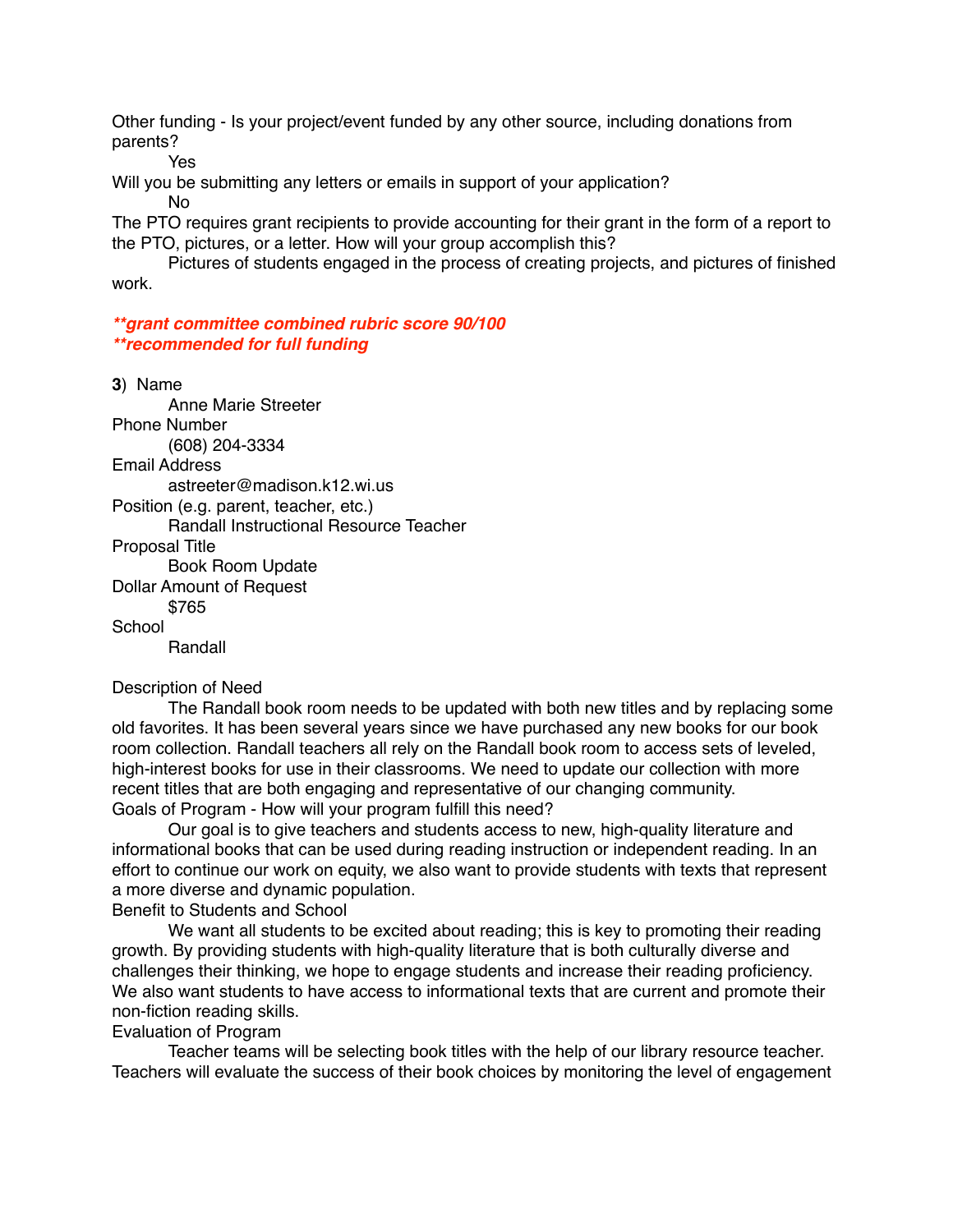of their students. We will also be able to monitor the use of the books by reviewing our checkout system.

Budget - Provide an itemized list. Note that funds must be spent in the school year requested. Unspent funds revert back to the PTO. Total of list should match amount indicated above. Please place each item in your budget on a separate line with its cost.

 Each grade-level will select 5 titles to purchase for the book room (a total of 15 titles). We will purchase 7 books of each title and each title will likely cost and average of \$6 (15 x 7 x  $$6 = $630$ 

One title that is used by 5th grade has worn out and needs to be replaced - this is a full classroom set that is shared (each book will cost \$4.50/book)  $4.5 \times 30 = $135$ 

 $Total = $630 + $135 = $765$ 

Other funding - Is your project/event funded by any other source, including donations from parents?

No

Will you be submitting any letters or emails in support of your application?

No

The PTO requires grant recipients to provide accounting for their grant in the form of a report to the PTO, pictures, or a letter. How will your group accomplish this?

 We will provide a report of all the titles purchased and students letters detailing their impressions of the new titles ( this is a great writing assignment that will further their literacy learning!).

*\*\*grant committee combined rubric score 90/100 \*\*recommended for full funding*

**4)** Name Molly Papier Phone Number (970) 406-1597 Email Address mollypapier@gmail.com Position (e.g. parent, teacher, etc.) Parent Proposal Title Moodle Book Grant Dollar Amount of Request \$400 **School** Randall

## Description of Need

 5th grade teacher Kristin Faber uses the Moodle educational learning platform to enhance existing learning environments. Moodle (acronym for modular object-oriented dynamic learning environment) extends and tailors learning environments using online, student communities. The stated philosophy of Moodle includes a constructivist and social constructionist approach to education, emphasizing that learners (and not just teachers) can contribute to the educational experience.\* According to Faber, "We struggle to get a hold of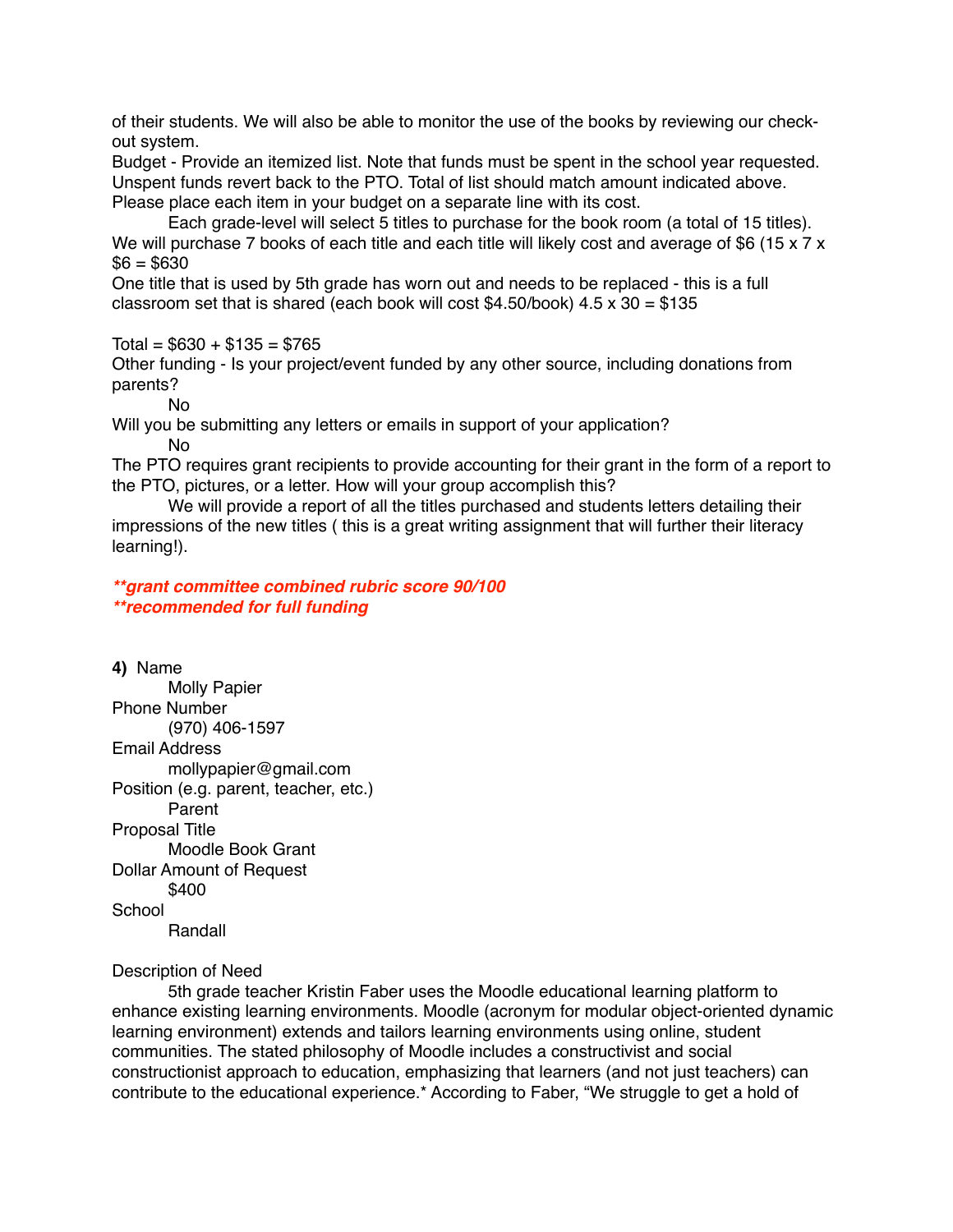enough copies of Moodle books to have available for the students. We do not have enough have enough books available for several reading levels to use for reading instruction groups." Goals of Program - How will your program fulfill this need?

 Faber has provided a list of Moodle book titles to be purchased that would provide multiple copies to students and expand the program so that all levels of readers can participate. Benefit to Students and School

 Moodle book theme 'Disabilities' supports & promotes 5th graders' empathy and understanding of those with challenges different than their own. Wonder, a Moodle disabilities book title by R.J. Palacio, centers around how students deal with a child with a rare medical facial deformity. Another Moodle theme, 'Survival' contains titles like Yellow Star, by Jennifer Roy. Written in free verse, it depicts life through the eyes of a young Jewish girl whose family was forced into the Łódź Ghetto in 1939 during World War II.

Moodle builds a strong and positive school community that includes children, teachers and parents. Children build writing confidence through the Moodle program by posting their thoughts & getting feedback; they may see that their ideas are shared, appreciated or even opposed by others whose backgrounds differ from the student who posted. This exposure to different points of view is important for 5th graders' emotional, social and intellectual growth.

Moodle complements the school day experience by enriching the school reading curriculum by allowing students to use their beloved technology to post thoughts online that get instant feedback from their peers. This contrasts the typical feedback from their teacher. Evaluation of Program

 Weekly Moodle responses are required from all Moodle participants to help evaluate their understanding / comprehension of the book read. The higher level thinking questions ask students to provide text evidence to support their reasoning, which also helps teachers evaluate student understanding. Significant connections to a wide variety of books and topics through their weekly Moodle responses can be observed. These connections are sometimes ones that would not have been discovered had they not been able to be exposed to the wide variety of Moodle books.

With a larger number of Moodle book titles available to the whole classroom, the teacher can form smaller groups of non-Moodle students in a "guided book group". This will in turn foster a greater sense of community with all students in the classroom to talk about similar books, even though the students might not be at the same reading level.

Budget - Provide an itemized list. Note that funds must be spent in the school year requested. Unspent funds revert back to the PTO. Total of list should match amount indicated above. Please place each item in your budget on a separate line with its cost.

Amount requested: \$400

The teacher will have to do a combination of ordering from two book vendors to get all the titles, so total dollars spent is estimated.

Blue Jasmine Unavailable 8.58 The Boggart 5.19 5.43 The Ear, The Eye, and the Arm 5.19 6.99 Esperanza Rising 4.54 4.99 The Heart of a Chief 5.19 6.99 I Was a Rat 4.54 6.99 The Island on Bird Street 4.52 6.95 Journey to Topaz 8.00 7.99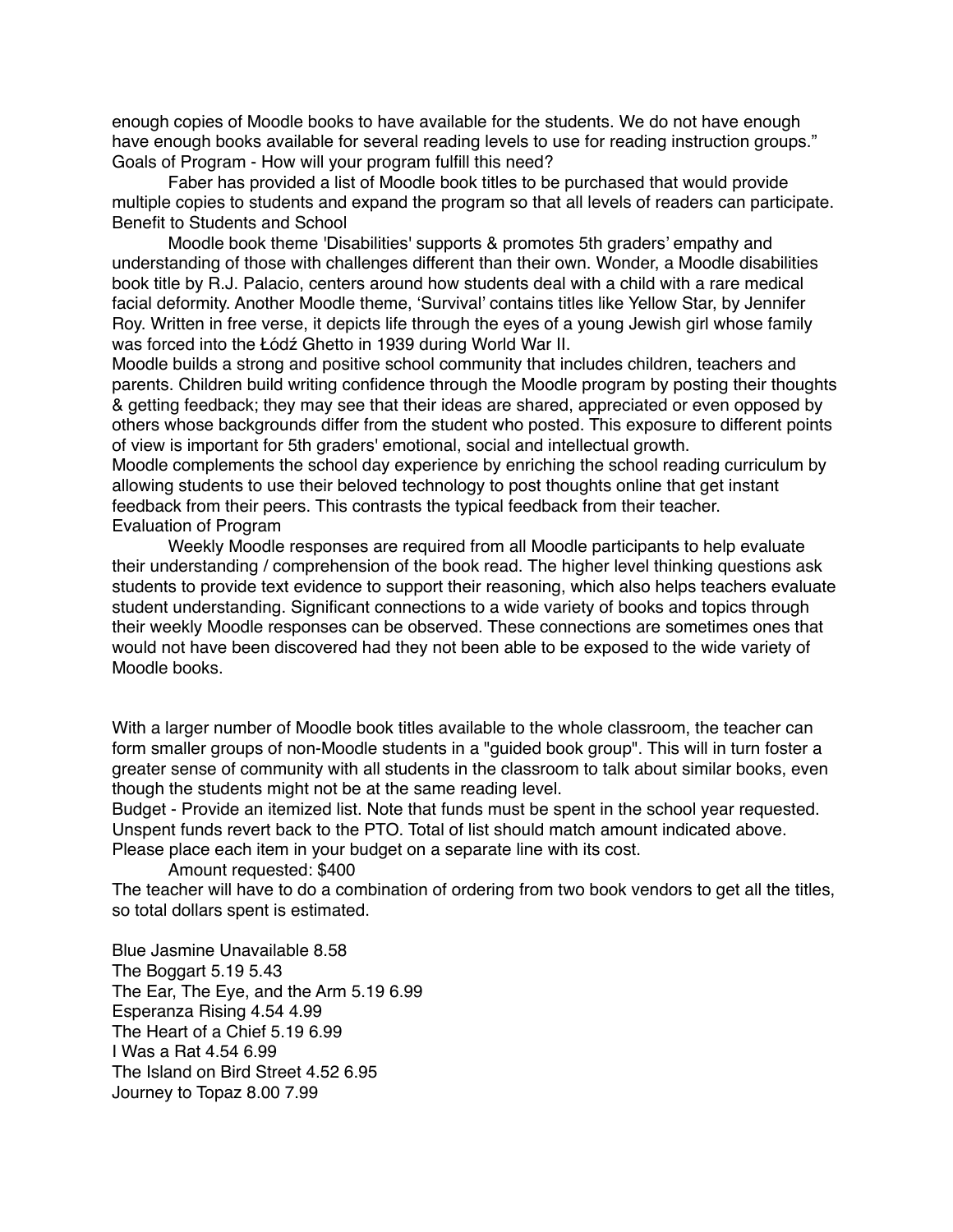Junebug and the Reverend Unavailable 7.99 Project Mulberry 4.54 5.28 Red Ridin' in the Hood: And Other Cuentos 11.69 17.99 S. Scrapbook: Our African American Heritage Trip 2.00 2.78 The Talking Earth 3.89 5.20 The Watson's Go to Birmingham-1963 5.19 6.00 The Wright 3 5.19 5.82 4 Copies of Title Vendor 1: \$278.68 Vendor 2: \$423.88 Other funding - Is your project/event funded by any other source, including donations from parents? No

Other funding sources - If you have other funding sources, please describe the sources and status of other pending or awarded funding for this project.

No other funding sources; Letters & statement of support included here.

Letter of Support: Michelle Reis, Librarian

I am the Library Media Technology Specialist at Randall School. and am writing in support of the grant to buy more books for Moodle participation. I've seen lots of excitement and engagement from students who have participated in Moodle in previous years. Students who haven't been in the Moodle group often come to the library to ask for the books they see their classmates reading. However, the library has only 1 or 2 copies of each of those titles. If there are more books available, more students will have access to those titles, and we will be able to increase the number of students who participate in Moodle.

Statements of Support: 5th grade students Moodle lets you get to know other people you wouldn't have normally gotten to know.

Moodle allows me to talk to other kids about books I have read and see their opinion. I like to get feed back from other kids about my responses and learn other kid's opinions on some of my favorite books.

It's totally awesome! In most normal reading groups, you get assigned things to do for each chapter, and then it's a cliff hanger until you get to the next meeting, and I almost always finish early, which makes it especially frustrating whereas in Moodle you can read your book to your heart's content and put a response to the question in your very own way instead of, say, writing down word for word the definition of a boring old big word that was found in the chapter that you had to read.

In Moodle, we are a lot more independent then in a reading group. We can the book right away or kind of take it slow. We don't have to read a certain amount then stop. Also, it gives us a break from the normal reading group.

Moodle has a fun factor because it's like your own private work usually you'd be in a reading group where everyone reads the same books but the other people can learn about the book you read and maybe they'll be inspired or exited to read it for themselves.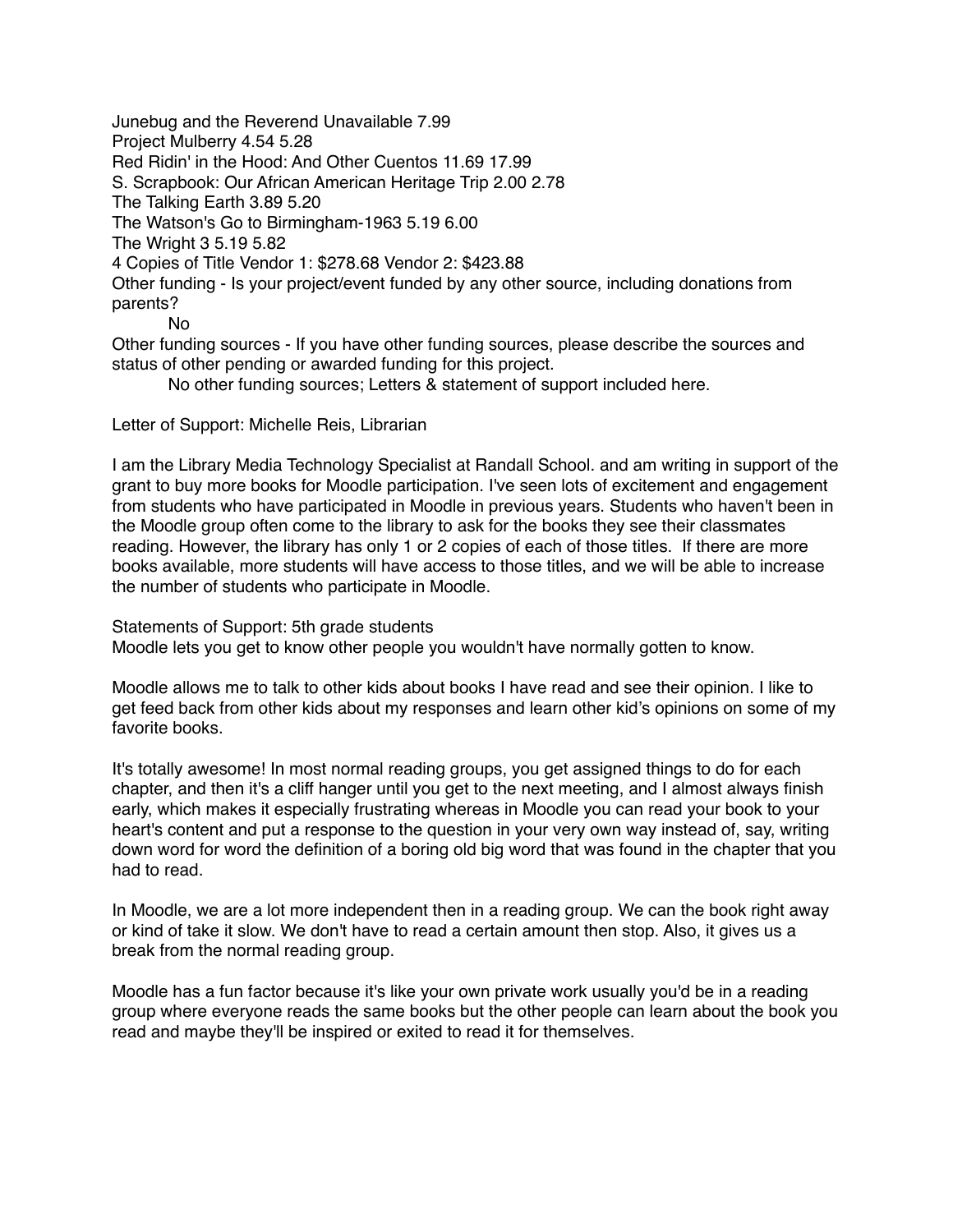I feel like the book Out of My Mind made you really see and feel what it would be like not being able to speak. Really all of the Moodle books have made you feel so much empathy for other people, and made you realize how lucky you are.

Will you be submitting any letters or emails in support of your application? Yes

The PTO requires grant recipients to provide accounting for their grant in the form of a report to the PTO, pictures, or a letter. How will your group accomplish this?

Receipt for book purchase will be filed.

Mrs. Faber will evaluate the impact of the increased number of Moodle books available to the students in the classroom by keeping track of how many students have read each of the titles. She will use this information to assess which titles need more copies. Titles checked out by a large number of Moodle students will be purchased in the future.

\*\* *grant committee combined rubric score 94/100 \*\*recommended for full funding*

**5)** Name: Kristen Beshay Phone Number (608) 204-3327 Email Address kkbeshay@madison.k12.wi.us Position (e.g. parent, teacher, etc.) **Teacher** Proposal Title Non-Fiction Moodle Books Dollar Amount of Request \$401.20 **School**  Randall Description of Need

 Third graders at Randall will be participating in computer-based discussions about literature using a program called Moodle. Our third grade team would like one complete collection (to share) of biographies. This group of books is called the "shell." Students read some or all of the books, and their discourse centers around weekly questions that are applicable to any book in the shell. This way everyone is able to participate, no matter which book from the shell they are currently reading. Moodle is engaging, interactive and used in many classrooms throughout the MMSD, so students can interact with others in different schools, as well as different classrooms within Randall.

In the past we have tried checking out books from the public library, but many titles were not available. Moodle activity was limited because some students did not have access to the literature. We have successfully used Moodle in with fiction, but this year we see a need for non-fictional texts. The incorporation of the book series "Who Was?" will expand students' knowledge of famous people from around the world throughout history. The 125 biographies we are requesting fall into the following categories: athletes, artists, civil rights activists, entertainers, entrepreneurs & inventors, explorers, scientists, writers, American historical figures and world historical figures. We will acquire one copy of each book, and they will be rotated throughout the third grade classrooms.

Moodle addresses the following 3rd grade common core standards: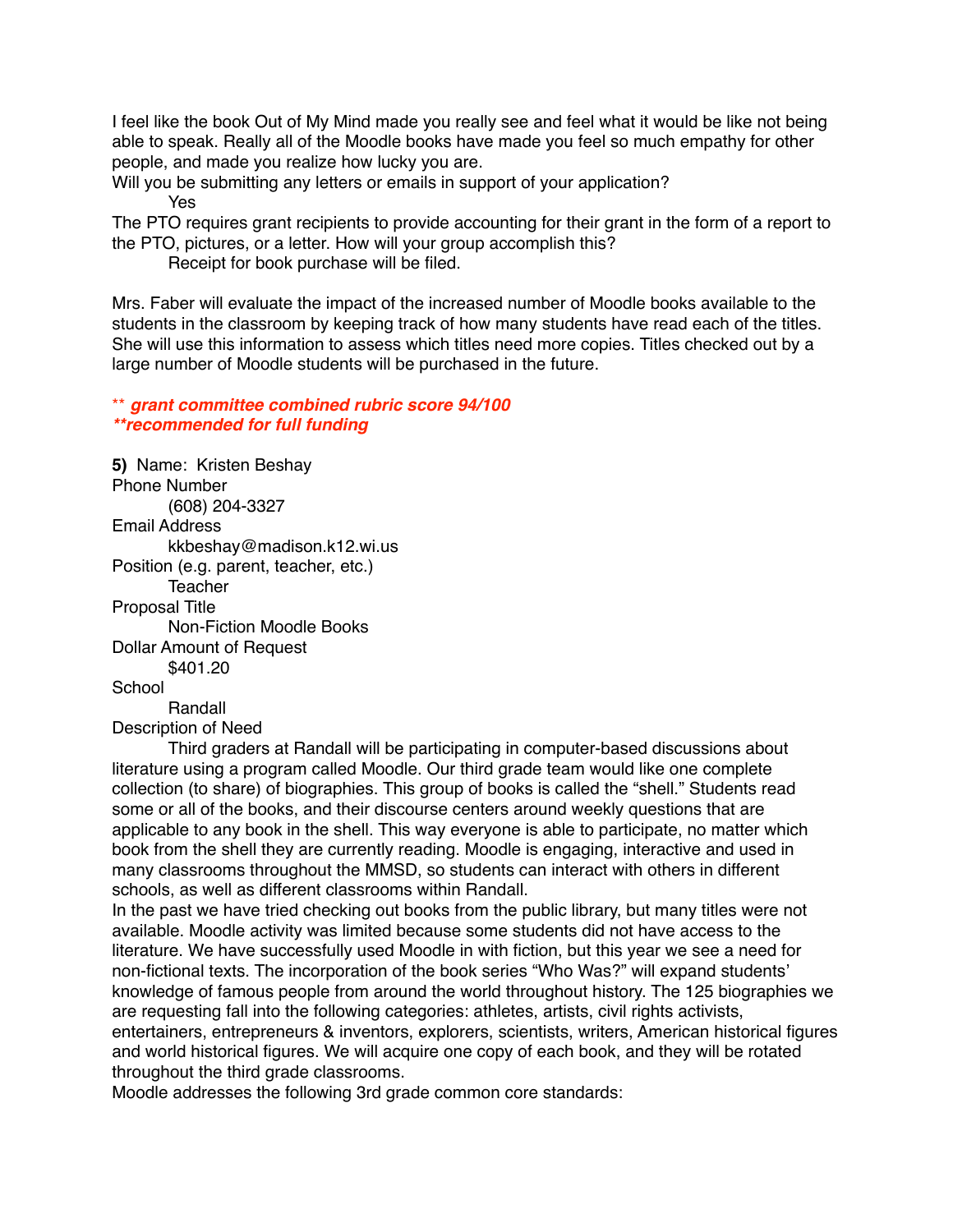READING STANDARDS FOR INFORMATIONAL TEXT

Key Ideas and details

1. Ask and answer questions to demonstrate understanding of a text, referring explicitly to the text as the basis for the answers.

2. Determine the main idea of a text; recount the key details and explain how they support the main idea.

3. Describe the relationship between a series of historical events, scientific ideas or concepts, or steps in technical procedures in

a text, using language that pertains to time, sequence, and cause/effect.

Craft and Structure

4. Determine the meaning of general academic and domain-specific words and phrases in a text relevant to grade 3 topic or

subject area.

6. Distinguish their own point of view from that of the author of a text.

Integration of Knowledge and Ideas

7. Use information gained from illustrations (e.g., maps, photographs) and the words in a text to demonstrate understanding of

the text (e.g., where, when, why and how key events occur).

8. Describe the logical connection between particular sentences and paragraphs in a test (e.g., comparison, cause/effect,

first/second/third in a sequence).

9. Compare and contrast the most important points and key details presented in two texts on the same topic.

Range of reading and Level of text Complexity

10. By the end of the year, read and comprehend informational texts, including history/social studies, science, and technical

texts, at the high end of the grades 2-3 text complexity band independently and proficiently.

## READING STANDARDS: FOUNDATIONAL SKILLS

**Fluency** 

4. Read with sufficient accuracy and fluency to support comprehension.

a. Read on-level text with purpose and understanding.

b. Read on-level prose and poetry orally with accuracy, appropriate rate, and expression on successive readings

c. Use context to confirm or self-correct word recognition and understanding, rereading as necessary.

## WRITING STANDARDS

Text types and Purposes

1. Write opinion pieces on topics or texts, supporting a point of view with reasons.

a. Introduce the topic or text they are writing about, state an opinion, and create an organizational structure that lists reasons.

b. Provide reasons that support the opinion.

d. Provide a concluding statement or section.

2. Write informative/explanatory texts to examine a topic and convey ideas and information clearly.

b. Develop the topic with facts, definitions, and details.

d. Provide a concluding statement or section.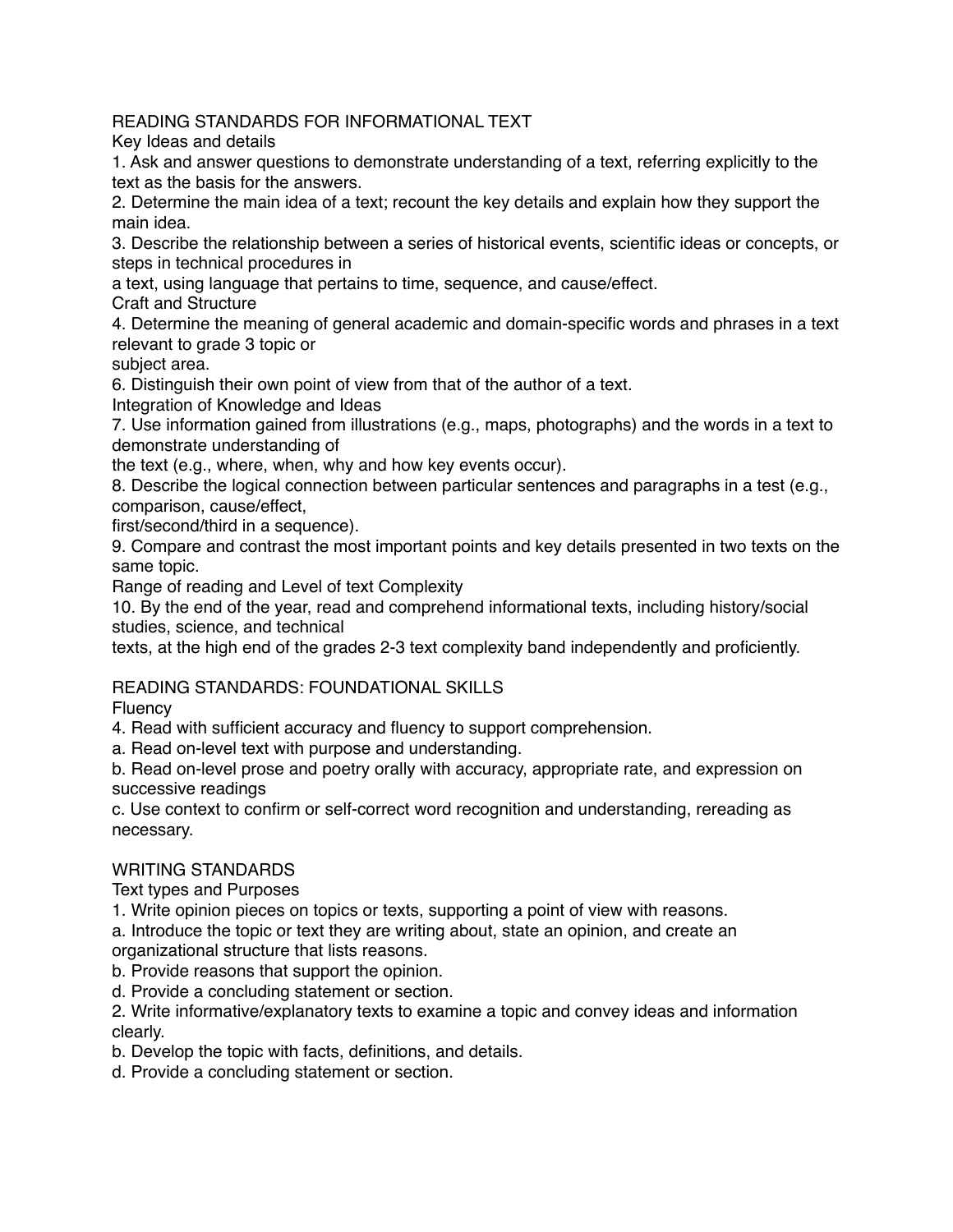3. Write narratives to develop real or imagined experiences or events using effective technique, descriptive details, and clear

event sequences.

a. Establish a situation and introduce a narrator and/or characters; organize an event sequence that unfolds naturally.

b. Use dialogue and descriptions of actions, thoughts, and feelings to develop experiences and events or show the response of

characters to situations.

c. Use temporal words and phrases to signal event order.

d. Provide a sense of closure.

Production and distribution of Writing

4. With guidance and support from adults, produce writing in which the development and organization are appropriate to task

and purpose. (Grade-specific expectations for writing types are defined in standards 1–3 above.)

5. With guidance and support from peers and adults, develop and strengthen writing as needed by planning, revising, and editing.

6. With guidance and support from adults, use technology to produce and publish writing (using keyboarding skills) as well as to

interact and collaborate with others.

Range of Writing

10. Write routinely over extended time frames (time for research, reflection, and revision) and shorter time frames (a single

sitting or a day or two) for a range of discipline-specific tasks, purposes, and audiences.

COLLEGE & CAREER READINESS ANCHOR STANDARDS FOR SPEAKING & LISTENING Comprehension and Collaboration

1. Prepare for and participate effectively in a range of conversations and collaborations with diverse partners, building on others'

ideas and expressing their own clearly and persuasively.

3. Evaluate a speaker's point of view, reasoning, and use of evidence and rhetoric.

Presentation of Knowledge and Ideas

4. Present information, findings, and supporting evidence such that listeners can follow the line of reasoning and the

organization, development, and style are appropriate to task, purpose, and audience.

6. Adapt speech to a variety of contexts and communicative tasks, demonstrating command of formal English when indicated or

appropriate.

SPEAKING & LISTENING STANDARDS

Comprehension and Collaboration

1. Engage effectively in a range of collaborative discussions (one-on-one, in groups, and teacher-led) with diverse partners on

grade 3 topics and texts, building on others' ideas and expressing their own clearly.

a. Come to discussions prepared, having read or studied required material; explicitly draw on that preparation and other

information known about the topic to explore ideas under discussion.

b. Follow agreed-upon rules for discussions (e.g., gaining the floor in respectful ways, listening to others with care, speaking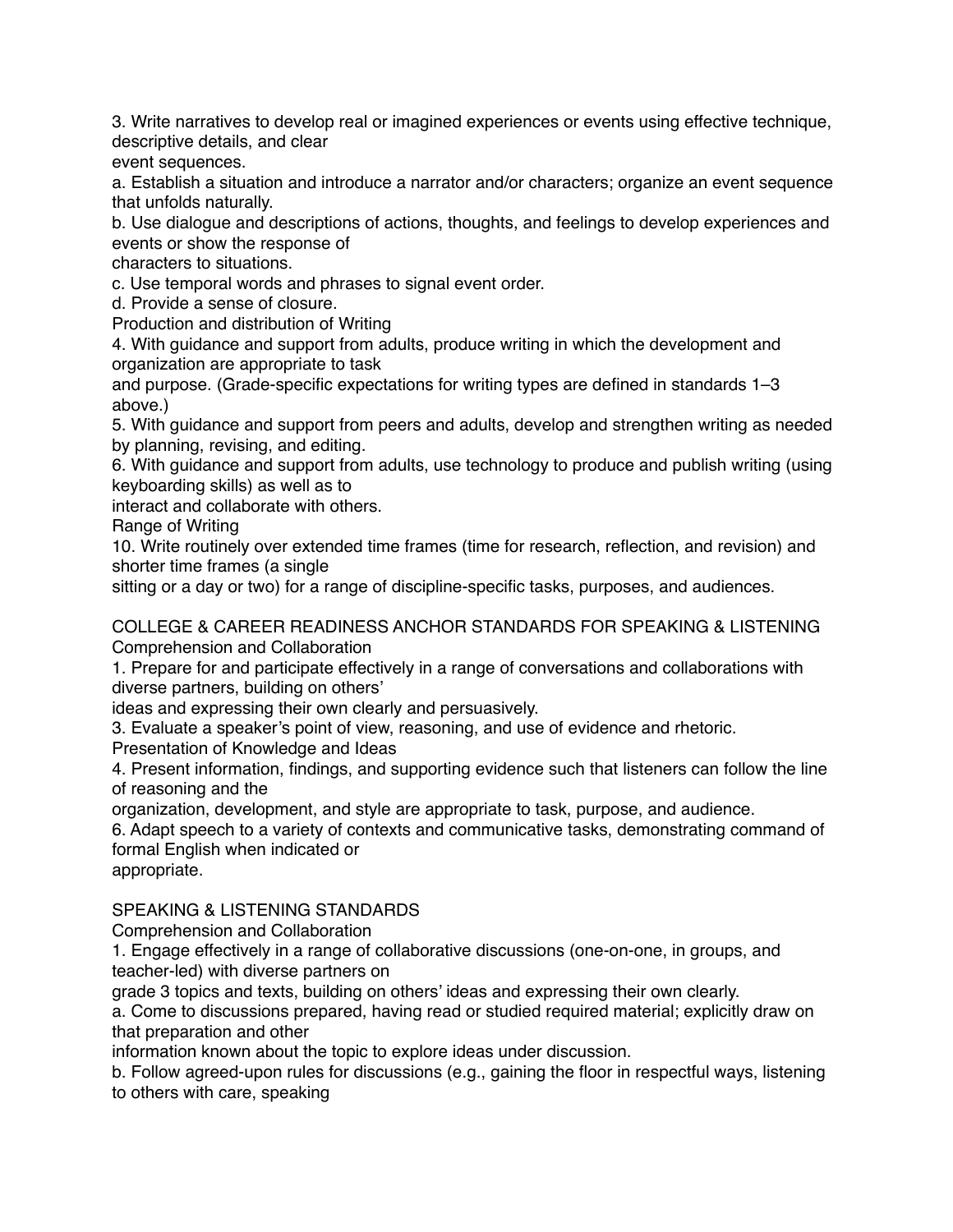one at a time about the topics and texts under discussion).

c. Ask questions to check understanding of information presented, stay on topic, and link their comments to the remarks of

others.

d. Explain their own ideas and understanding in light of the discussion.

COLLEGE AND CAREER READINESS ANCHOR STANDARDS FOR LANGUAGE

Conventions of Standard English

1. Demonstrate command of the conventions of standard English grammar and usage when writing or speaking.

2. Demonstrate command of the conventions of standard English capitalization, punctuation, and spelling when writing.

Knowledge of Language

3. Apply knowledge of language to understand how language functions in different contexts, to make effective choices for

meaning or style, and to comprehend more fully when reading or listening.

a. Choose words and phrases for effect.

Vocabulary acquisition and Use

4. Determine or clarify the meaning of unknown and multiple-meaning word and phrases based on grade 3 reading and content,

choosing flexibly from a range of strategies.

a. Use sentence-level context as a clue to the meaning of a word or phrase.

b. Determine the meaning of the new word formed when a known affix is added to a known word (e.g., agreeable/disagreeable,

comfortable/uncomfortable, care/careless, heat/preheat).

c. Use a known root word as a clue to the meaning of an unknown word with the same root (e.g., company, companion).

d. Use glossaries or beginning dictionaries, both print and digital, to determine or clarify the precise meaning of key words and

phrases.

5. Demonstrate understanding of word relationships and nuances in word meanings.

a. Distinguish the literal and nonliteral meanings of words and phrases in context (e.g., take steps).

b. Identify real-life connections between words and their use (e.g., describe people who are friendly or helpful).

c. Distinguish shades of meaning among related words that describe states of mind or degrees of certainty (e.g., knew, believed,

suspected, heard, wondered).

6. Acquire and use accurately grade-appropriate conversational, general academic, and domain-specific words and phrases, including those that signal spatial and temporal relationships (e.g., After dinner that night we went looking for them).

SOCIAL EMOTIONAL LEARNING STANDARDS

SELF CONCEPT

Lifelong Learner: Set and achieve goals to enhance personal success

\*Students will identify goals for personal and/or academic success.

SOCIAL COMPETENCE

Respect Others: Identify and respect multiple points of view by discovering commonalities and embracing differences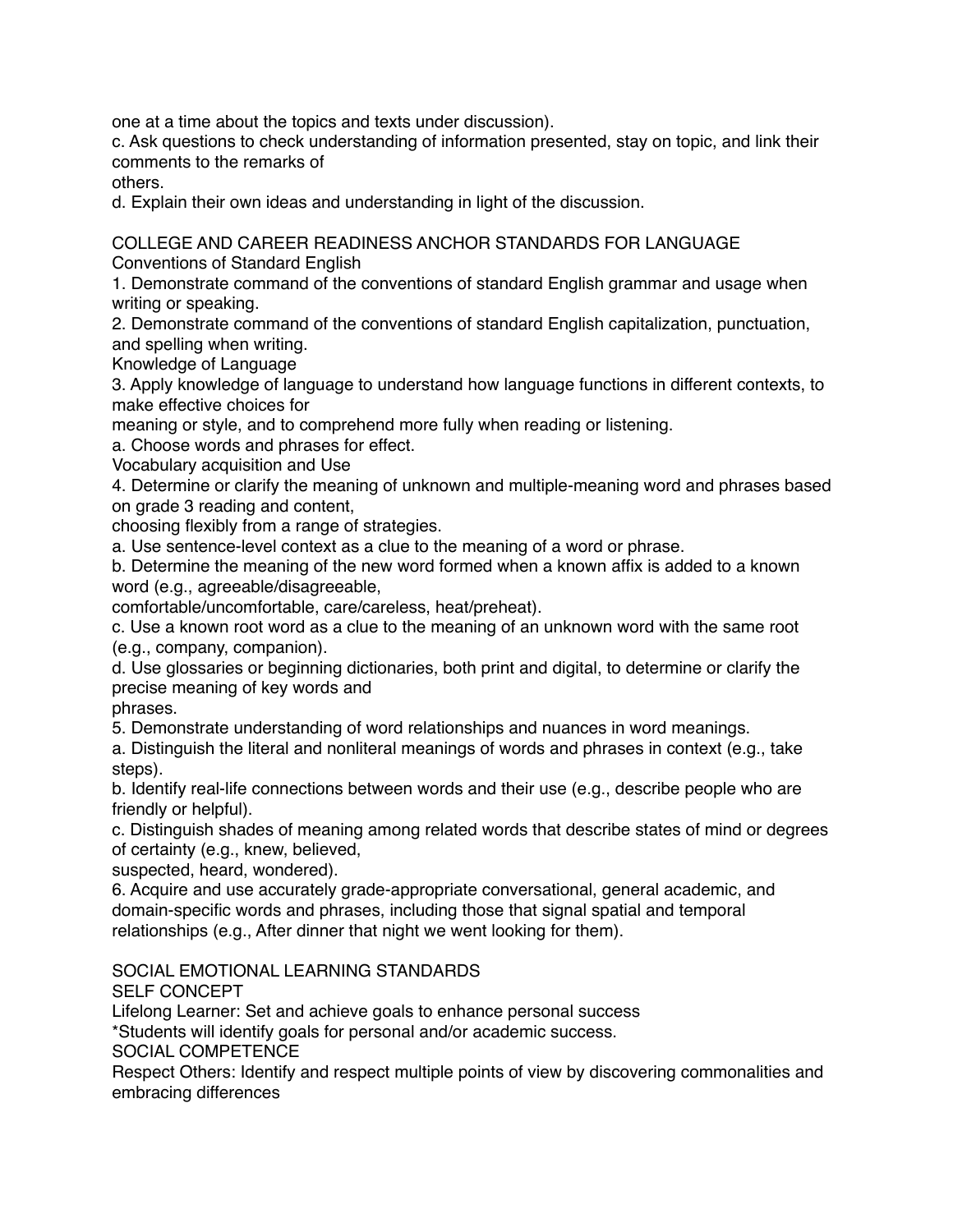\*Students will demonstrate an ability to present their own point of view.

\*Students will identify commonalities they share with peers.

\*Students will recognize and respect that individual differences are important to self and others. Social Skills: Build and maintain positive relationships through effective communication, cooperation, and conflict

resolution

\*Students will work cooperatively with partner and in small groups.

Responsible Choices: Apply critical thinking skills while making decisions, following expectations, staying safe, and

advocating for oneself

\*Students will follow rules and directions as determined by school.

ACADEMIC STANDARDS FOR INFORMATION AND TECHNOLOGY

Media and Technology

A.4.1 Use common media and technology terminology and equipment

\*identify and define basic computer terminology (e.g., software, hardware, cursor, startup/ shutdown, storage medium, file,

memory)

\*identify and explain the functions of the computer system (e.g., monitor, central processing unit, storage devices, keyboard,

mouse, printer)

\*demonstrate proper care and correct use of media and equipment

\*demonstrate the correct use of input devices (e.g., mouse, keyboard) and output devices (e.g., monitor, printer, speakers)

\*save and backup files on a computer hard drive, storage medium, or server

\*demonstrate how to open and run a software program from a local storage device or network server

\*create, save, move, copy, retrieve, and delete electronic files

A.4.3 Use a computer and productivity software to organize and create information

\*identify and define basic word processing terminology (e.g., cursor, open, save, file, I-beam, window, document, cut, copy, paste)

\*produce a document using a word processing program

\*edit a word-processed document using a spell checker

\*demonstrate the text editing features of a word processing program (e.g., bold face, italics, underline, double spacing, different

size and style of fonts) to produce a finished product

\*use a prepared database template to enter and edit data, and to locate records

A.4.4 Use a computer and communications software to access and transmit information

\*describe and explain an on-line information network

\*generate, send, retrieve, save, and organize electronic messages

\*log on and view information from preselected sites on the Internet

Independent Learning

C.4.1 Pursue information related to various dimensions of personal well-being and academic **success** 

\*identify topics of interest and seek relevant information about them

\*recognize that information can be used to make decisions or satisfy personal interest \*recognize that accurate information is basic to sound decisions

C.4.3 Develop competence and selectivity in reading, listening, and viewing

\*identify materials that reflect diverse perspectives

C.4.4 Demonstrate self-motivation and increasing responsibility for their learning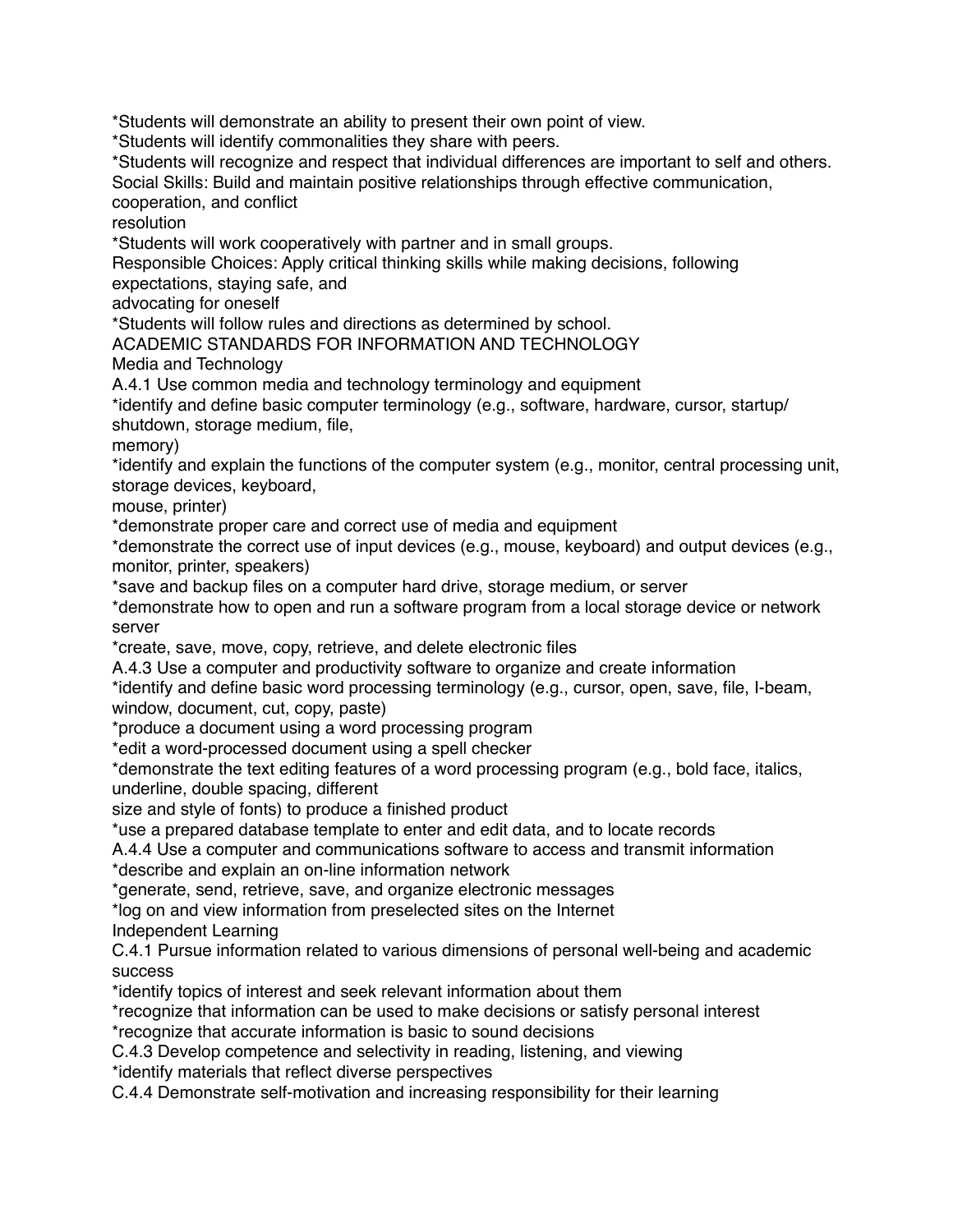\*contribute to group or classroom decisions about learning objectives

\* apply prescribed criteria for judging success of learning projects

The Learning Community

D.4.1 Participate productively in workgroups or other collaborative learning environments \*share information and ideas with others • respect the ideas of others

\*participate in the development of individual and workgroup tasks and priorities

D.4.2 Use information, media, and technology in a responsible manner

\*return all borrowed materials on time

\*identify the school's rules on student use of the Internet and other resources

\*demonstrate use of the Internet and other on-line sources consistent with the school's acceptable use policy

\*employ proper etiquette in all forms of communication

\*recognize that altering or destroying another person's program or file constitutes unacceptable behavior

\*differentiate between copying and summarizing

\*recognize that using media and technology to defame another person or group constitutes unacceptable behavior

D.4.3 Respect intellectual property rights

\*recognize that reports or articles they write must be put in their own words

D.4.4 Recognize the importance of intellectual freedom and access to information in a democratic society

\*acknowledge the right of classmates to express opinions different from their own Goals of Program - How will your program fulfill this need?

 When participating in Moodle literature discussions, students are required to reflect upon their reading in order to respond to complex comprehension questions. After submitting their own responses, they can read responses written by others. They then engage in back-and-forth dialogue with multiple students, in multiple places, around the same common questions. Students are required to ask a question every time they answer one, in order to keep the discussion flowing.

Benefit to Students and School

 Students benefit from the opportunity to communicate with kids within as well as outside of the classroom. Discourse centered on shared literary experiences helps students engage with one another on an elevated level. Increased access to technology helps build computer skills. We have had great success using Moodle in the past with fictional literature. This year we would like to expand our repertoire to include the non-fiction series of "Who Was?" biographies for kids.

Evaluation of Program

We will evaluate the success of our program by monitoring student responses, after both the handwritten stage and the online entry. We will also observe the online discussions that develop by keeping track of participation quality and quantity. The information we collect will be used to inform further instruction.

Budget - Provide an itemized list. Note that funds must be spent in the school year requested. Unspent funds revert back to the PTO. Total of list should match amount indicated above. Please place each item in your budget on a separate line with its cost.

 We have a quote from INTERSTATE BOOKS4SCHOOL for 125 biographies from the "Who Was?" series. The books they need to order are 35% off the publisher's price, which comes out to be \$3.89 each. The books they have in stock are \$2.00 each.

80 books at \$3.89 each = \$311.20

45 books at \$2.00 each = \$90.00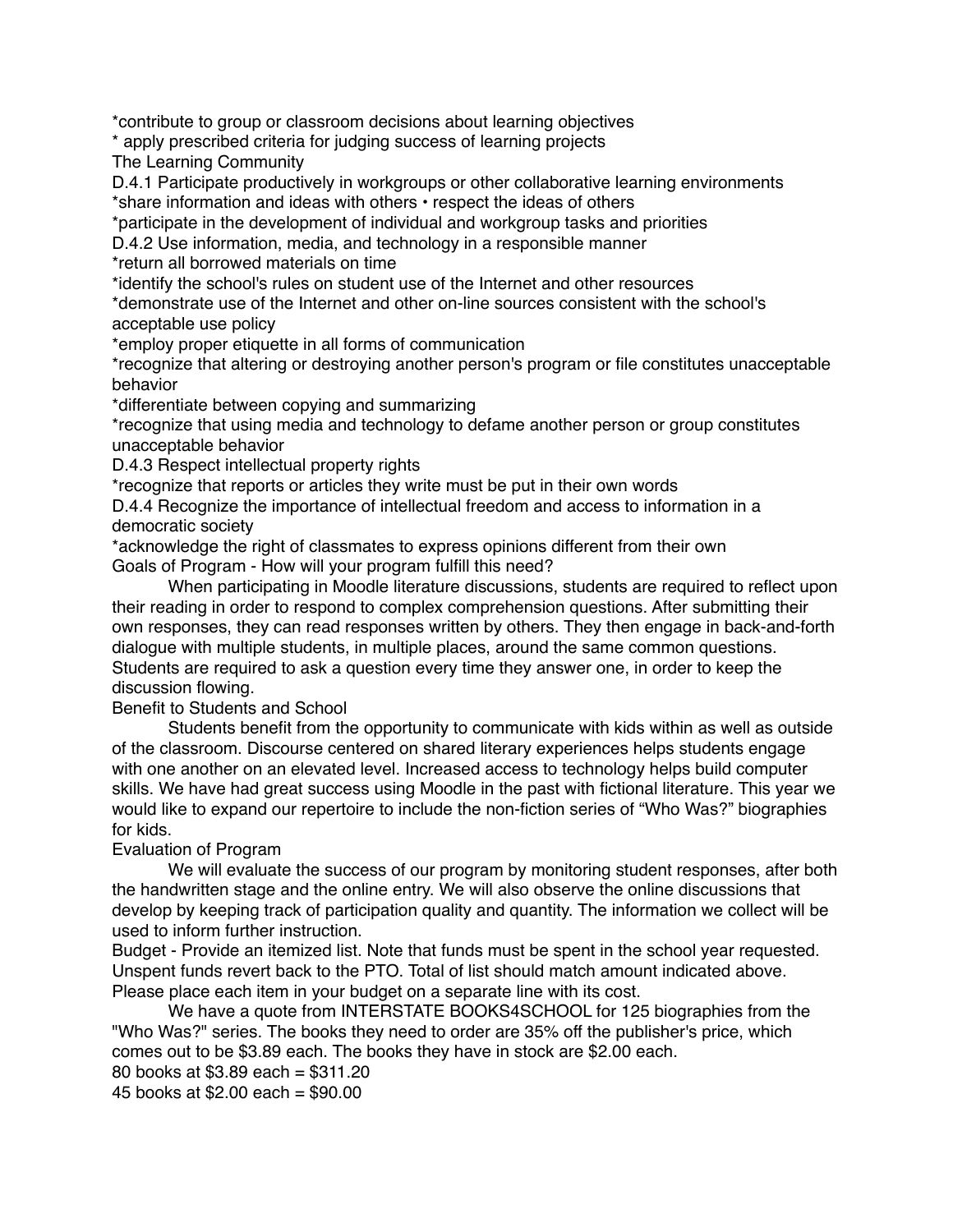$TOTAL = 125$  books for \$401.20

The itemized list below is copied from their quote and contains all 125 titles:

Ord ISBN/SKU Title/Description Dept Author Status Price D % Extended 1 9780448453309 Who Is Barack Obama? ( Who Was...? ) BKS Edwards, Roberta Out \$5.99 35 \$3.89 1 9780448463322 Who Is Bill Gates ( Who Was... ) BKS Brennan, Patricia Out \$5.99 35 \$3.89 1 9780448464619 Who Is Bob Dylan? ( Who Was...? ) BKS O'Connor, Jim Out \$5.99 35 \$3.89 1 9780448487038 Who Is Bruce Springsteen? ( Who Was...? ) BKS Sabol, Stephanie Out \$5.99 35 \$3.89 1 9780448486970 Who Is Derek Jeter? ( Who Was...? ) BKS Herman, Gail Out \$5.99 35 \$3.89 1 9780448478920 Who Is Dolly Parton? ( Who Was...? ) BKS Kelley, True Out \$5.99 35 \$3.89 1 9780448488462 Who Is Elton John? ( Who Was...? ) BKS Anderson, Kirsten Out \$5.99 35 \$3.89 1 9780448479477 Who Is George Lucas? ( Who Was...? ) BKS Pollack, Pam Out \$5.99 35 \$3.89 1 9780448482385 Who Is Gloria Steinem? ( Who Was...? ) BKS Fabiny, Sarah Out \$5.99 35 \$3.89 1 9780448490151 Who Is Hillary Clinton? ( Who Was...? ) BKS Alexander, Heather Out \$5.99 35 \$3.89 1 9780448461922 Who Is Jane Goodall? ( Who Was...? ) BKS Edwards, Roberta Out \$5.99 35 \$3.89 1 9780448486772 Who Is Jeff Kinney? ( Who Was...? ) BKS Kinney, Patrick Out \$5.99 35 \$3.89 1 9780448489377 Who Is Malala Yousafzai? ( Who Was...? ) BKS Brown, Dinah Out \$5.99 35 \$3.89 1 9780448426754 Who is Maria Tallchief? ( Who Was...? ) BKS Gourley, Catherine Out \$5.99 35 \$3.89 1 9780448483153 Who Is Richard Branson? ( Who Was...? ) BKS Burgan, Michael Out \$5.99 35 \$3.89 1 9780448482361 Who Is Stan Lee? ( Who Was...? ) BKS Edgers, Geoff Out \$5.99 35 \$3.89 1 9780448479354 Who Is Steven Spielberg? ( Who Was...? ) BKS Spinner, Stephanie Out \$5.99 35 \$3.89 1 9780448488585 Who Is Stevie Wonder? ( Who Was...? ) BKS Gigliotti, Jim Out \$5.99 35 \$3.89 1 9780448483214 Who Is Wayne Gretzky? ( Who Was...? ) BKS Herman, Gail Out \$5.99 35 \$3.89 1 9780448478906 Who Was Abigail Adams? ( Who Was...? ) BKS Kelley, True Out \$5.99 35 \$3.89 Who Was Alexander Graham Bell? ( Who BKS Bader, Bonnie Out \$5.99 35 \$3.89 Was...? ) 1 9780448464602 Who Was Alexander the Great? ( Who BKS Waterfield, Robin H Out \$5.99 35 \$3.89 Was...? ) 1 9780448484235 1 9780448482422 Who Was Andy Warhol? ( Who Was...? ) BKS Anderson, Kirsten Out \$5.99 35 \$3.89 1 9780448424972 Who Was Annie Oakley? ( Who Was...? ) BKS Spinner, Stephanie Out \$5.99 35 \$3.89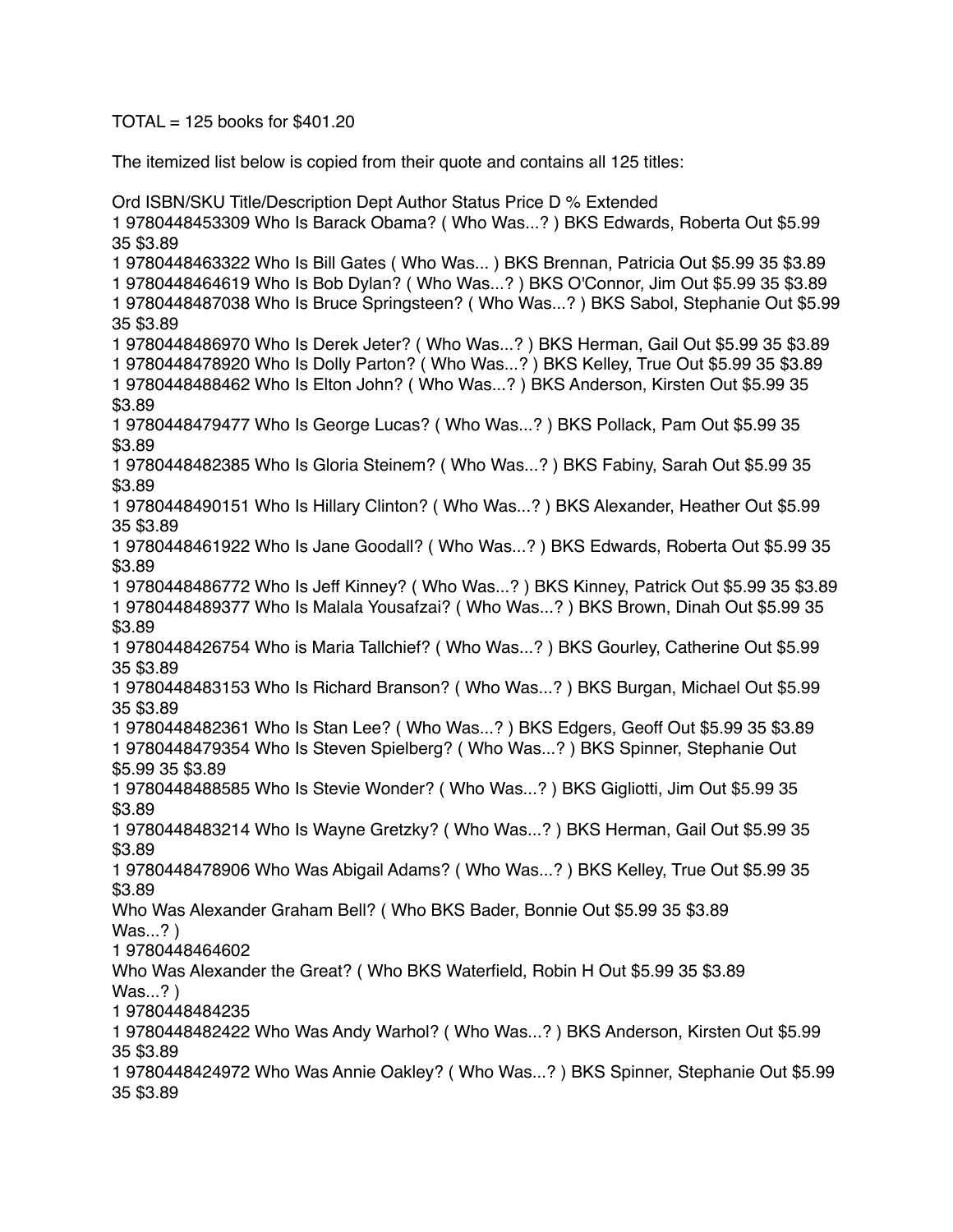1 9780448455860 Who Was Babe Ruth? ( Who Was...? ) BKS Holub, Joan Out \$5.99 35 \$3.89 1 9780448483054 Who Was Beatrix Potter? ( Who Was...? ) BKS Fabiny, Sarah Out \$5.99 35 \$3.89 1 9780448483085 Who Was Blackbeard? ( Who Was...? ) BKS Buckley, James Out \$5.99 35 \$3.89 1 9780448437644 Who Was Charles Darwin? ( Who Was...? ) BKS Hopkinson, Deborah Out \$5.99 35 \$3.89 1 9780448479675 Who Was Charles Dickens? ( Who Was...? ) BKS Pollack, Pamela D Out \$5.99 35 \$3.89 Who Was Christopher Columbus? ( Who BKS Bader, Bonnie Out \$5.99 35 \$3.89 Was...? ) 1 9780448463339 1 9780448449852 Who Was Claude Monet? ( Who Was...? ) BKS Waldron, Ann Out \$5.99 35 \$3.89 1 9780448439020 Who Was Daniel Boone? ( Who Was...? ) BKS Kramer, Sydelle Out \$5.99 35 \$3.89 1 9780448483115 Who Was Edgar Allan Poe? ( Who Was...? ) BKS Gigliotti, Jim Out \$5.99 35 \$3.89 Who Was Ernest Shackleton? ( Who BKS Buckley, James, Jr Out \$5.99 35 \$3.89 Was...? ) 1 9780448479316 Who Was Ferdinand Magellan? ( Who BKS Kramer, Sydelle Out \$5.99 35 \$3.89 Was...? ) 1 9780448431055 Who Was Frank Lloyd Wright? ( Who BKS Labrecque, Ellen Out \$5.99 35 \$3.89 Was...? ) 1 9780448483139 Who Was Frederick Douglass? ( Who BKS Prince, April Jones Out \$5.99 35 \$3.89 Was...? ) 1 9780448479118 1 9780448479385 Who Was Frida Kahlo? ( Who Was...? ) BKS Fabiny, Sarah Out \$5.99 35 \$3.89 Demuth, Patricia Out \$5.99 35 \$3.89 Brennan 1 9780448479859 Who Was Galileo? ( Who Was...? ) BKS 1 9780448482354 Who Was Gandhi? ( Who Was...? ) BKS Rau, Dana Meachen Out \$5.99 35 \$3.89 1 9780448482606 Who Was Genghis Khan? ( Who Was...? ) BKS Medina, Nico Out \$5.99 35 \$3.89 Who Was George Washington Carver? ( BKS Gigliotti, Jim Out \$5.99 35 \$3.89 Who Was...? ) 1 9780448483122 Who Was Harriet Beecher Stowe? ( Who BKS Rau, Dana Meachen Out \$5.99 35 \$3.89 Was...? ) 1 9780448483016 1 9780448479132 Who Was Isaac Newton? ( Who Was...? ) BKS Pascal, Janet B Out \$5.99 35 \$3.89 1 9780448483023 Who Was J R R Tolkien? ( Who Was...? ) BKS Pollack, Pamela D Out \$5.99 35 \$3.89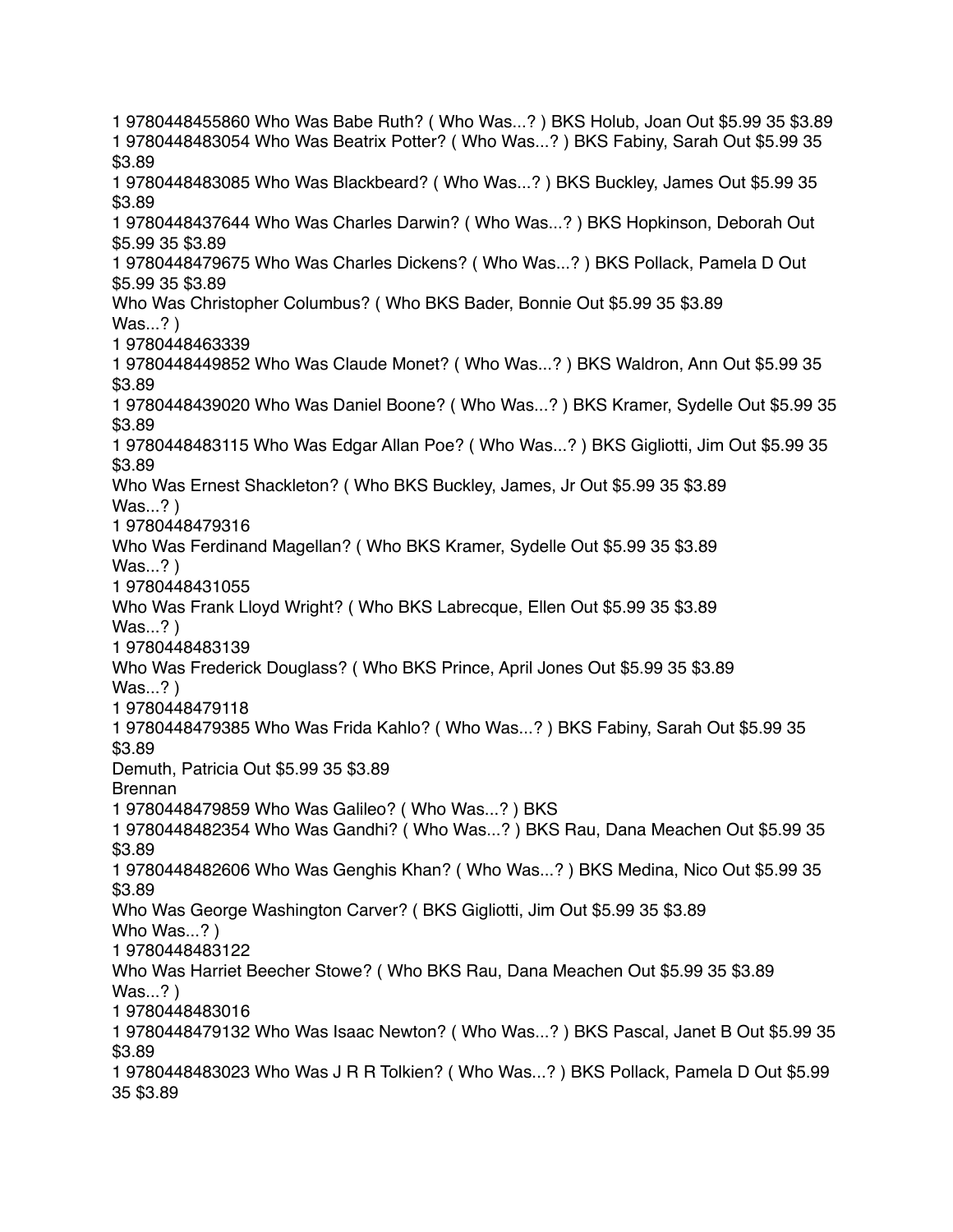1 9780448483078 Who Was Jesse Owens? ( Who Was...? ) BKS Buckley, James Out \$5.99 35 \$3.89 1 9780448483207 Who Was Jesus? ( Who Was...? ) BKS Morgan, Ellen Out \$5.99 35 \$3.89 1 9780448454061 Who Was Jim Henson? ( Who Was...? ) BKS Holub, Joan Out \$5.99 35 \$3.89 1 9780448483047 Who Was Joan of Arc? ( Who Was...? ) BKS Pollack, Pam Out \$5.99 35 \$3.89 Who Was Johnny Appleseed? ( Who BKS Holub, Joan Out \$5.99 35 \$3.89 Was...? ) 1 9780448439686 1 9780448488509 Who Was Jules Verne? ( Who Was...? ) BKS Buckley, James Out \$5.99 35 \$3.89 1 9780448482972 Who Was Julia Child? ( Who Was...? ) BKS Edgers, Geoff Out \$5.99 35 \$3.89 1 9780448480831 Who Was Julius Caesar? ( Who Was...? ) BKS Medina, Nico Out \$5.99 35 \$3.89 Demuth, Patricia Out \$5.99 35 \$3.89 Brennan Who Was Laura Ingalls Wilder? ( Who BKS Was...? ) 1 9780448467061 1 9780448479033 Who Was Louis Braille? ( Who Was...? ) BKS Frith, Margaret Out \$5.99 35 \$3.89 1 9780448483108 Who Was Marie Antoinette? ( Who Was...? ) BKS Rau, Dana Meachen Out \$5.99 35 \$3.89 Dubowski, Cathy Out \$5.99 35 \$3.89 East 1 9780448465005 Who Was Maurice Sendak? ( Who Was...? ) BKS 1 9780448488530 Who Was Maya Angelou? ( Who Was...? ) BKS Labrecque, Ellen Out \$5.99 35 \$3.89 1 9780448484105 Who Was Michael Jackson? ( Who Was...? ) BKS Stine, Megan Out \$5.99 35 \$3.89 1 9780448479552 Who Was Muhammad Ali? ( Who Was...? ) BKS Buckley, James Out \$5.99 35 \$3.89 1 9780448479330 Who Was Nelson Mandela? ( Who Was...? ) BKS Pollack, Pam Out \$5.99 35 \$3.89 1 9780448457154 Who Was Paul Revere? ( Who Was...? ) BKS Edwards, Roberta Out \$5.99 35 \$3.89 1 9780448448398 Who Was Queen Elizabeth? ( Who Was...? ) BKS Eding, June Out \$5.99 35 \$3.89 1 9780448481821 Who Was Queen Victoria? ( Who Was...? ) BKS Gigliotti, Jim Out \$5.99 35 \$3.89 1 9780448479590 Who Was Rachel Carson? ( Who Was...? ) BKS Fabiny, Sarah Out \$5.99 35 \$3.89 1 9780448461465 Who Was Roald Dahl? ( Who Was...? ) BKS Kelley, True Out \$5.99 35 \$3.89 Who Was Roberto Clemente? ( Who BKS Buckley, James, Jr Out \$5.99 35 \$3.89 Was...? ) 1 9780448479613 McDonough, Yona Out \$5.99 35 \$3.89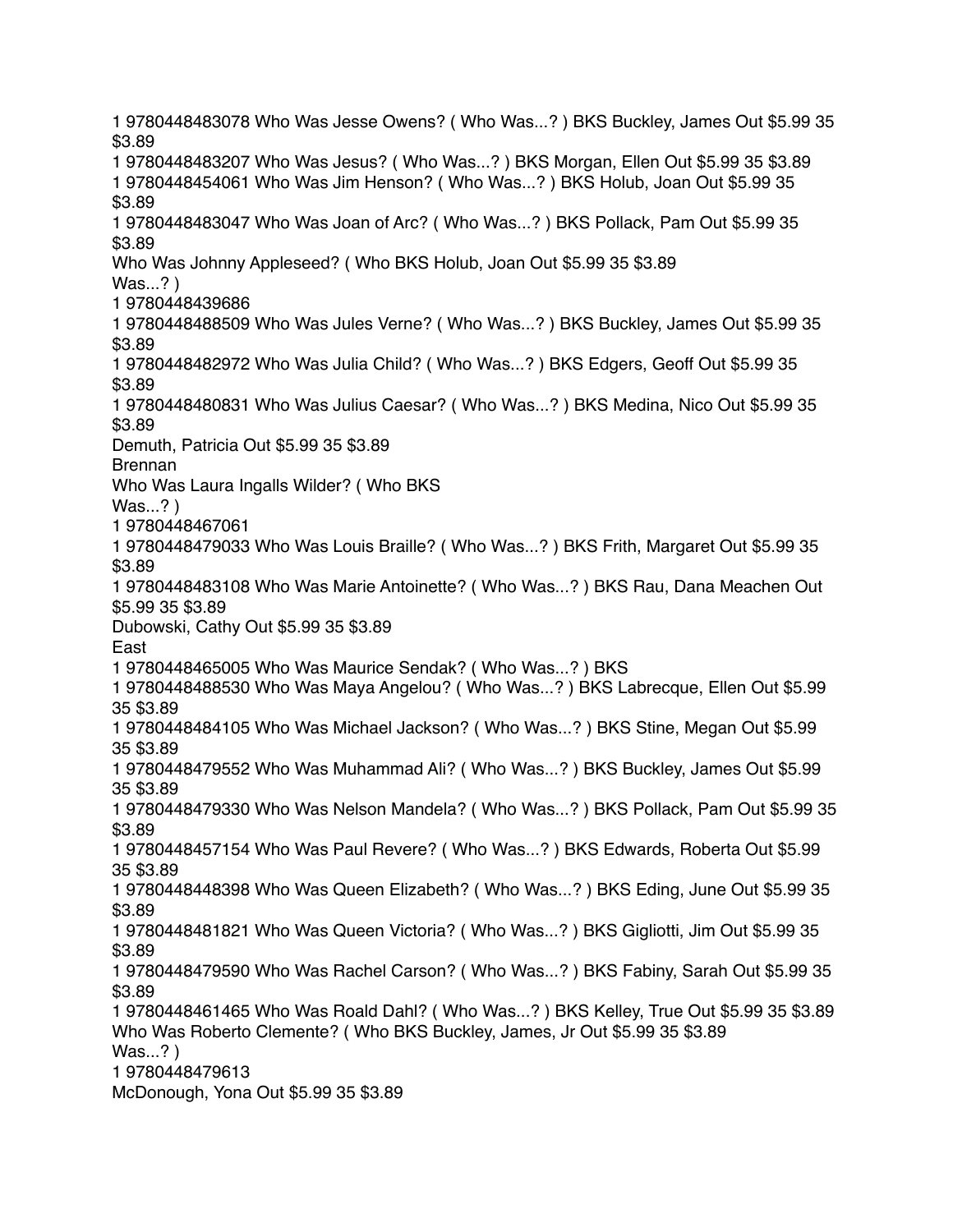**Zeldis** 1 9780448454429 Who Was Rosa Parks? ( Who Was...? ) BKS 1 9780448466873 Who Was Sally Ride? ( Who Was...? ) BKS Stine, Megan Out \$5.99 35 \$3.89 1 9780448483092 Who Was Seabiscuit? ( Who Was...? ) BKS Buckley, James Out \$5.99 35 \$3.89 1 9780448479651 Who Was Sitting Bull? ( Who Was...? ) BKS Spinner, Stephanie Out \$5.99 35 \$3.89 McDonough, Yona Out \$5.99 35 \$3.89 **Zeldis** 1 9780448486789 Who Was Sojourner Truth? ( Who Was...? ) BKS Who Was Susan B Anthony? ( Who Was...? BKS Pollack, Pam Out \$5.99 35 \$3.89 ) 1 9780448479637 Who Was Thomas Alva Edison? ( Who BKS Frith, Margaret Out \$5.99 35 \$3.89 Was...? ) 1 9780448437651 Mannis, Celeste Out \$5.99 35 \$3.89 Davidson Who Was William Shakespeare? ( Who BKS Was...? ) 1 9780448439044 McDonough, Yona Out \$5.99 35 \$3.89 Zeldis Who Was Wolfgang Amadeus Mozart? ( BKS Who Was...? ) 1 9780448431048 Who Was Woodrow Wilson? ( Who Was...? BKS Frith, Margaret Out \$5.99 35 \$3.89  $\lambda$ 1 9780448484280 1 9780448439068 Who Were the Beatles ( Who Was... ) BKS Edgers, Geoff Out \$5.99 35 \$3.89 Who Were the Brothers Grimm? ( Who BKS Reed, Avery Out \$5.99 35 \$3.89 Was...? ) 1 9780448483146 Who Were the Three Stooges? ( Who BKS Pollack, Pam Out \$5.99 35 \$3.89 Was...? ) Order Subtotal: \$311.20 NOTE: THIS IS A PROPOSAL 1 Who Is J K Rowling? ( Who Was...? ) 2.00 2.00 1 Who Is Michelle Obama? ( Who Was...? ) 2.00 2.00 1 Who Was Abraham Lincoln? ( Who Was...? ) 2.00 2.00 1 Who Was Albert Einstein? ( Who Was...? ) 2.00 2.00 1 Who Was Alfred Hitchcock? ( Who Was...? ) 2.00 2.00 1 Who Was Amelia Earhart? ( Who Was...? ) 2.00 2.00 1 Who Was Anne Frank? ( Who Was...? ) 2.00 2.00 1 Who Was Ben Franklin? ( Who Was...? ) 2.00 2.00 1 Who Was Betsy Ross? ( Who Was...? ) 2.00 2.00 1 Who Was Bruce Lee? ( Who Was...? ) 2.00 2.00

1 Who Was Clara Barton? ( Who Was...? ) 2.00 2.00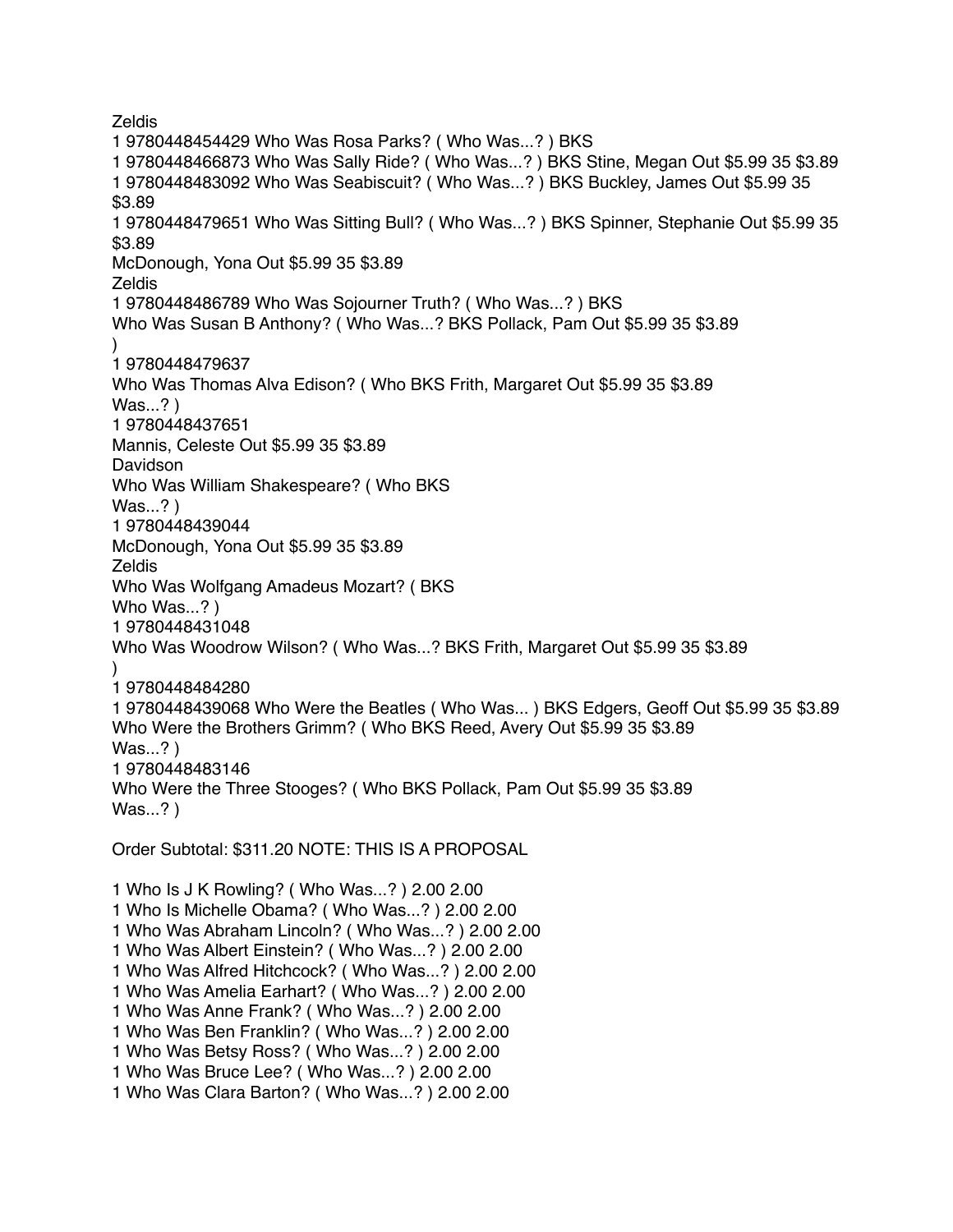1 Who Was Davy Crockett? ( Who Was...? ) 2.00 2.00 1 Who Was Dr Seuss? ( Who Was...? ) 2.00 2.00 1 Who Was Elvis Presley? ( Who Was...? ) 2.00 2.00 1 Who Was George Washington? ( Who Was...? ) 2.00 2.00 1 Who Was Harriet Tubman? ( Who Was...? ) 2.00 2.00 1 Who Was Harry Houdini ( Who Was...? ) 2.00 2.00 1 Who Was Helen Keller ( Who Was...? ) 2.00 2.00 1 Who Was Henry Ford? ( Who Was...? ) 2.00 2.00 1 Who Was Jackie Robinson? ( Who Was...? ) 2.00 2.00 1 Who Was Jacques Cousteau? ( Who Was...? ) 2.00 2.00 1 Who Was John F Kennedy? ( Who Was...? ) 2.00 2.00 1 Who Was King Tut? ( Who Was...? ) 2.00 2.00 1 Who Was Leonardo Da Vinci? ( Who Was...? ) 2.00 2.00 1 Who Was Louis Armstrong? ( Who Was...? ) 2.00 2.00 1 Who Was Marco Polo? ( Who Was...? ) 2.00 2.00 1 Who Was Marie Curie? ( Who Was...? ) 2.00 2.00 1 Who Was Mark Twain? ( Who Was...? ) 2.00 2.00 1 Who Was Martin Luther King Jr? ( Who Was...? ) 2.00 2.00 1 Who Was Milton Hershey? ( Who Was...? ) 2.00 2.00 1 Who Was Mother Teresa? ( Who Was...? ) 2.00 2.00 1 Who Was Neil Armstrong? ( Who Was...? ) 2.00 2.00 1 Who Was Pablo Picasso? ( Who Was...? ) 2.00 2.00 1 Who Was Robert E Lee? ( Who Was...? ) 2.00 2.00 1 Who Was Robert Ripley? ( Who Was...? ) 2.00 2.00 1 Who Was Ronald Reagan? ( Who Was...? ) 2.00 2.00 1 Who Was Sacagawea? ( Who Was...? ) 2.00 2.00 1 Who Was Steve Irwin? ( Who Was...? ) 2.00 2.00 1 Who Was Steve Jobs? ( Who Was...? ) 2.00 2.00 1 Who Was Theodore Roosevelt? ( Who Was...? ) 2.00 2.00 1 Who Was Thomas Jefferson? ( Who Was...? ) 2.00 2.00 1 Who Was Ulysses S Grant? ( Who Was...? ) 2.00 2.00 1 Who Was Walt Disney? ( Who Was...? ) 2.00 2.00 1 Who Was Winston Churchill? ( Who Was...? ) 2.00 2.00 1 Who Were The Wright Brothers? ( Who Was...? ) 2.00 2.00 Grand Total: \$90.00 Other funding - Is your project/event funded by any other source, including donations from parents?

No

Will you be submitting any letters or emails in support of your application?

No

The PTO requires grant recipients to provide accounting for their grant in the form of a report to the PTO, pictures, or a letter. How will your group accomplish this?

 We will submit a report to the PTO, detailing how the funds were used and including a receipt from our book vendor.

*\*\* combined grant committee rubric score 90/100 \*\*recommended for full funding*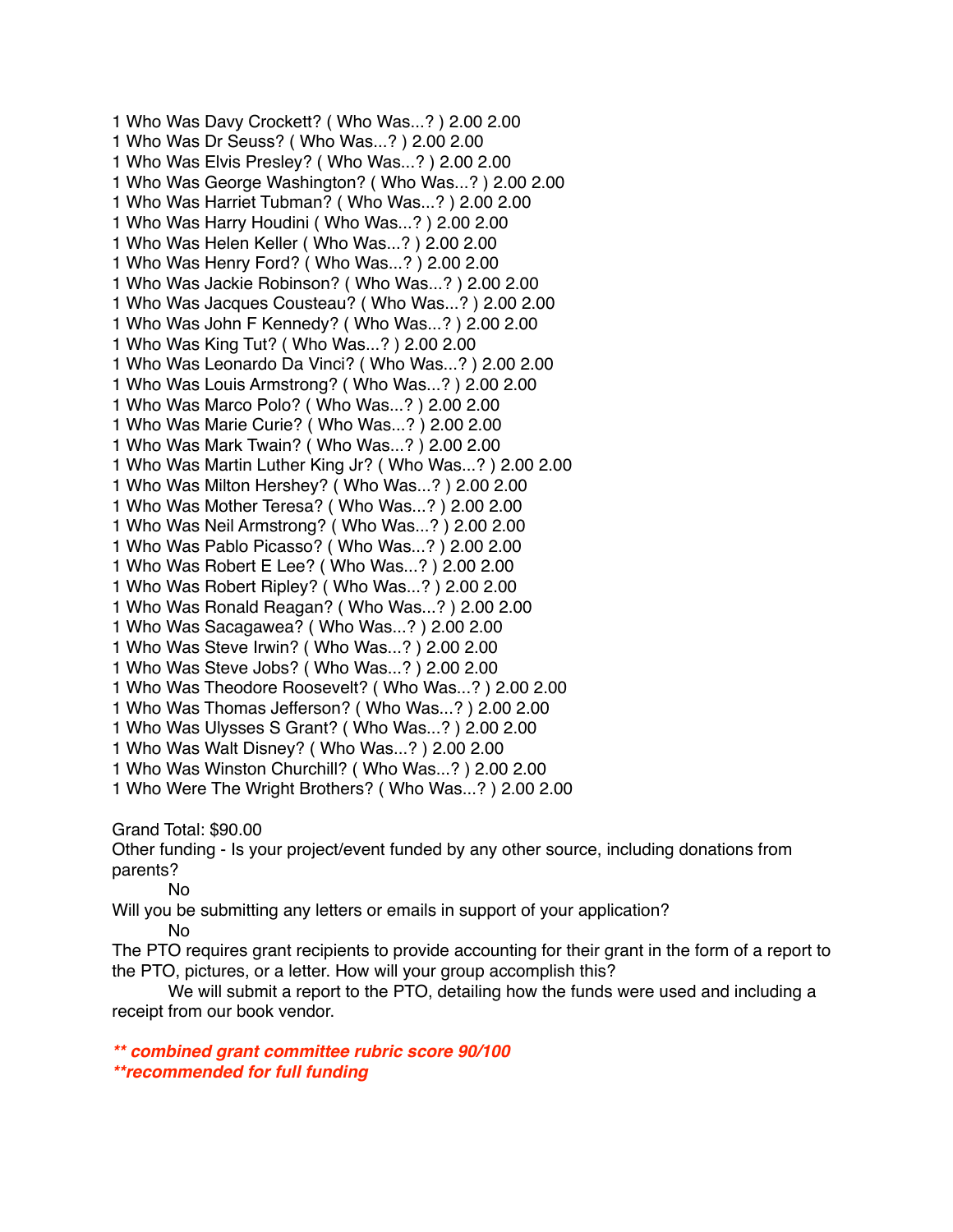**6.** Name Diane Kopan Phone Number (608) 204-2292 Email Address dkopan@madison.k12.wi.us Position (e.g. parent, teacher, etc.) School Secretary Proposal Title Supplementary Milk Fund Dollar Amount of Request \$800.00 **School Franklin** 

Description of Need

 Currently low-income students that qualify for a free or reduced lunch only can receive a milk for free if they take a full lunch (as per USDA standards). We are requesting the grant to provide milk to a student without the low-income family being charged the cost of the milk. This saves the school/district the cost/waste of ordering excess lunches to only provide the milk.

Goals of Program - How will your program fulfill this need?

 This program will fulfill the need for a milk for student's in need without the family being charged and without creating waste in food/funds for the school/district.

Benefit to Students and School

 The student benefits from having a nutritious drink with their lunch and this will not create additional waste from unwanted/uneaten meals. Evaluation of Program

 We will be able to track success by the amount of milk requested each day from a low-income student.

Budget - Provide an itemized list. Note that funds must be spent in the school year requested. Unspent funds revert back to the PTO. Total of list should match amount indicated above. Please place each item in your budget on a separate line with its cost.

 Currently we are being charged about \$75/month for milk from low-income families. We anticipate the cost of \$75-80 each month to provide this. Cost for this school year would be estimated at \$800.00

Other funding - Is your project/event funded by any other source, including donations from parents?

No

Will you be submitting any letters or emails in support of your application? Yes

The PTO requires grant recipients to provide accounting for their grant in the form of a report to the PTO, pictures, or a letter. How will your group accomplish this?

 The Franklin kitchen charges an account for this milk cost and we can provide itemized documentation of this account for grant purposes.

*\*\*grant committee combined rubric score 90/100 \*\*recommended for full funding*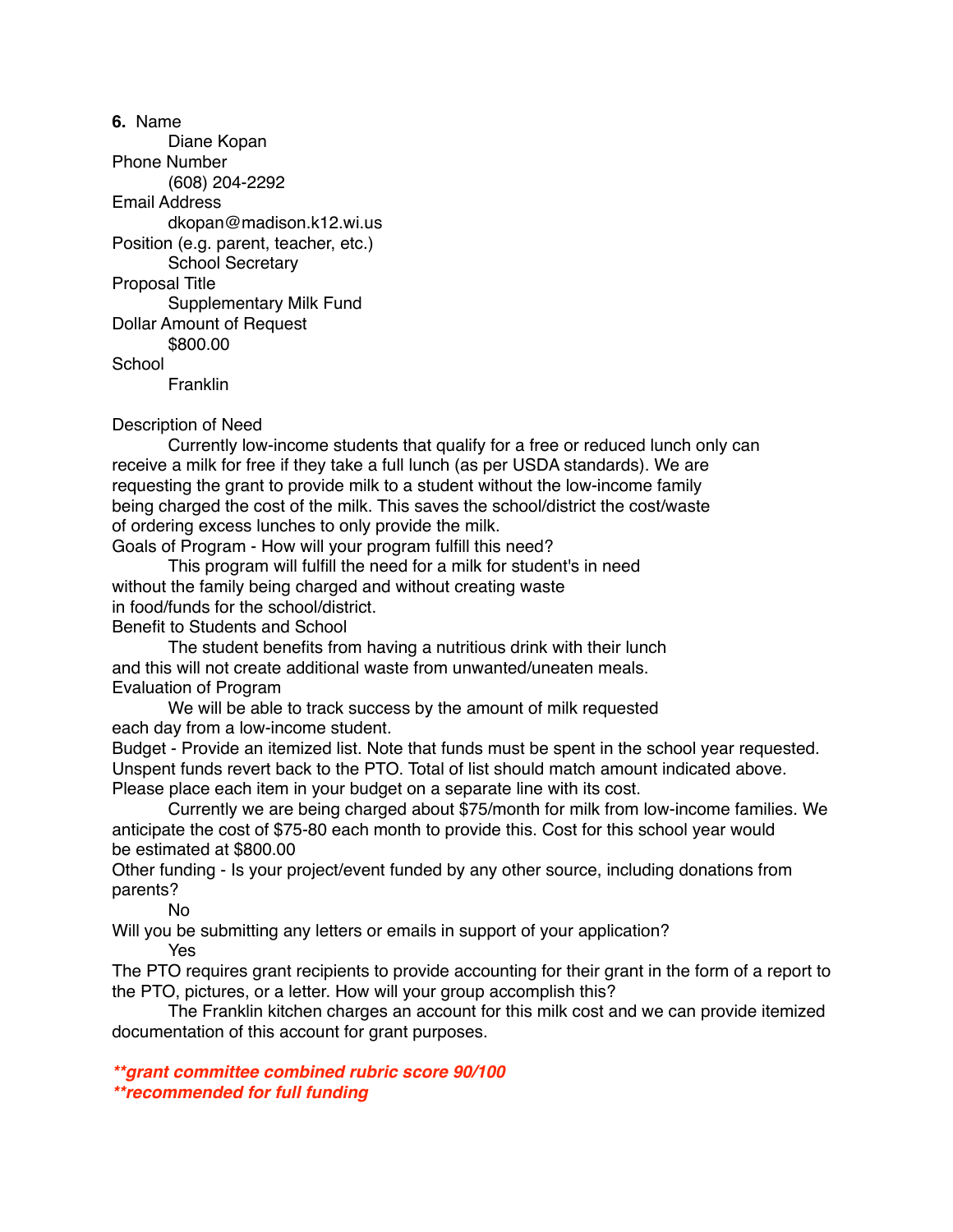**7.** Name Kathy Viner Phone Number (608) 204-2292 Email Address kaviner@madison.k12.wi.us Position (e.g. parent, teacher, etc.) 4K teacher Proposal Title Playhouses for 4K Corral Dollar Amount of Request \$800 **School** Franklin

#### Description of Need

 The 4K program has enjoyed a playhouse in the "4K Corral" for almost a year now. It is beginning to suffer from continuous play and we would love to replacement it and add to our "tiny house village" as it is one of the most popular places for 4K children to play. Older children have also enjoyed playing inside it. 4K friends spend 35 minutes outside everyday as part of our program. Adding to our village will allow for more children to enjoy being creative and imaginative. Dramatic play helps children build strong language skills and problem solving skills. Goals of Program - How will your program fulfill this need?

 The tiny house village will allow children to take on the role of someone else, use their imagination, make sense of experiences through pretend and express ideas using words. It also helps children build self-confidence and self-esteem. Most importantly, adding to the village will allow more children to enjoy pretend play using these amazing houses. Benefit to Students and School

 These houses will benefit everyone at Franklin; particularly 4K children. This year we have some very little 4K friends. Some of them aren't able to climb and play on all of the structures because their bodies aren't ready. Play houses give everyone a play space to play and lend themselves to what 4K children do best; pretend! However, these houses are great for all kids to play in and certainly aren't limited to 4 year olds. Evaluation of Program

The smiles on their faces and the sound of laughter!

Budget - Provide an itemized list. Note that funds must be spent in the school year requested. Unspent funds revert back to the PTO. Total of list should match amount indicated above. Please place each item in your budget on a separate line with its cost.

 These items are available on Amazon.com and qualify for free shipping on October 20, 2016. I added extra money in case they went up in price by the time we place the order.

Step 2 Neat and Tidy II Playhouse \$176.30

Step 2 Neat and Tidy Cottage \$145.00

Step 2 Naturally Playful Countryside Cottage Tan/Brown \$299.00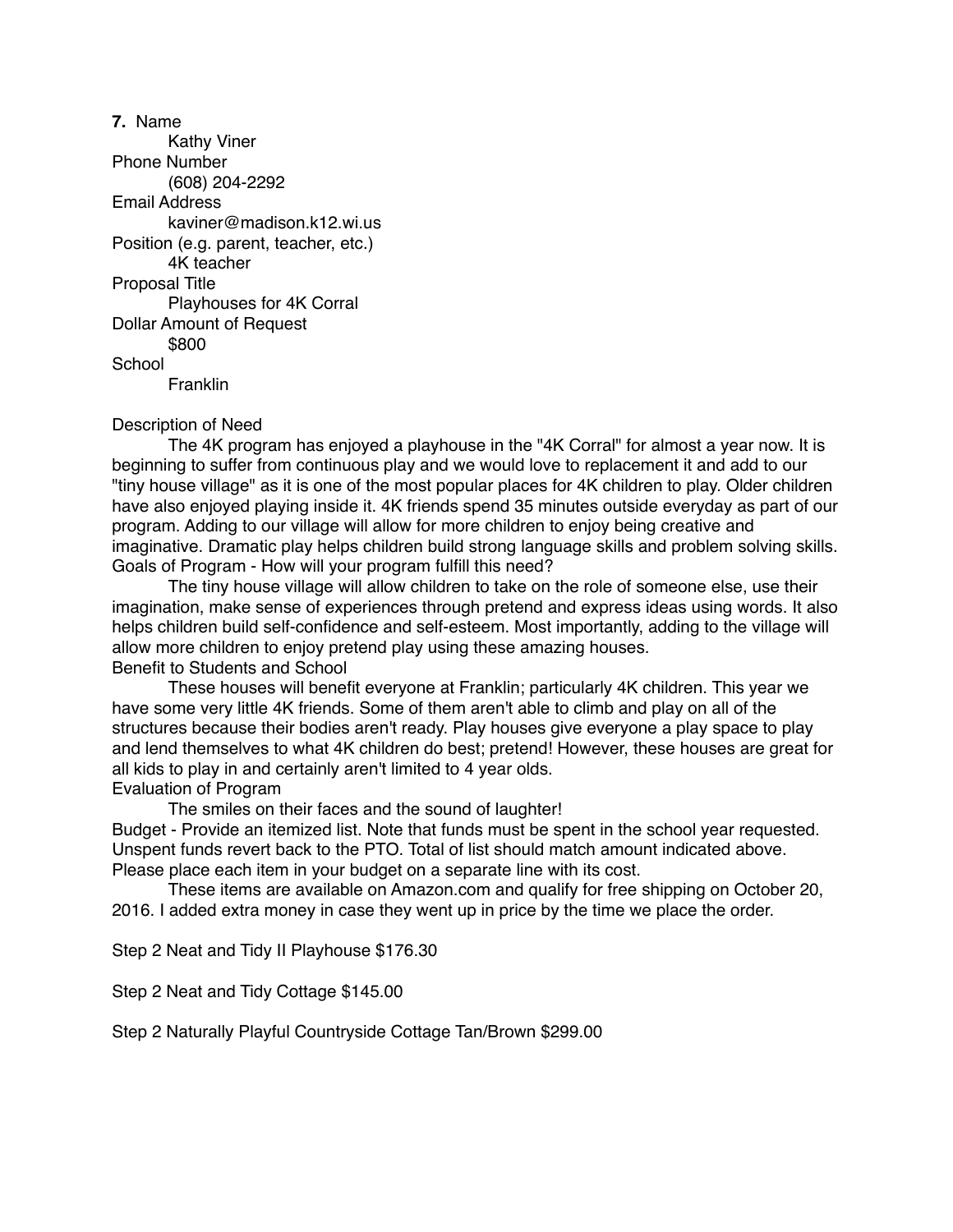Again, all three of these qualify for free shipping on October 20, 2016 but I'm not sure if that will be the case if/when we place the order which is why I added an additional amount to the request.

Other funding - Is your project/event funded by any other source, including donations from parents?

No

Will you be submitting any letters or emails in support of your application? Yes

The PTO requires grant recipients to provide accounting for their grant in the form of a report to the PTO, pictures, or a letter. How will your group accomplish this?

Pictures and encouraging parents to stop by Franklin School to see our "Tiny Village."

## *\*\*grant committee combined rubric score 85/100*

*\*\*recommended for partial funding at the cost of the playhouses less shipping: \$620.30* 

**8.** Name

 Neighborhood House Community Center Phone Number (608) 255-5337 Email Address andy@neighborhoodhousemadison.org Position (e.g. parent, teacher, etc.) Executive Director, Andy Millman Proposal Title Cooking Club Dollar Amount of Request \$250 **School Franklin** Randall

#### Description of Need

 Neighborhood House Community Center provides free one-on-one mentoring and afterschool clubs for children in the Greenbush and Vilas neighborhoods. Historically, the majority of the kids who come here after school are from Franklin and Randall schools. Every spring, after their UW mentors leave campus, Neighborhood House offers programs to bridge the span between the end of the UW schedule and the end of the elementary school schedule. These programs are targeted towards the kids who were in the mentoring program and now are searching for other after-school activities. Last spring we held our first "Cooking Club." This grant, if awarded, would help us strengthen the program by helping us purchase some muchneeded kitchen equipment along with the ingredients for five classes. Goals of Program - How will your program fulfill this need?

 "Cooking Club" is one of four programs we will offer in the spring of 2017. Last year all the students who attended our first "Cooking Club" were from either Franklin or Randall. The goal of all four programs is to provide students with an educational, stimulating and fun afterschool activity. "Cooking Club" teaches kids the basics of cooking and baking, including: following recipes, measuring, food safety, appliance use, and presentation. Benefit to Students and School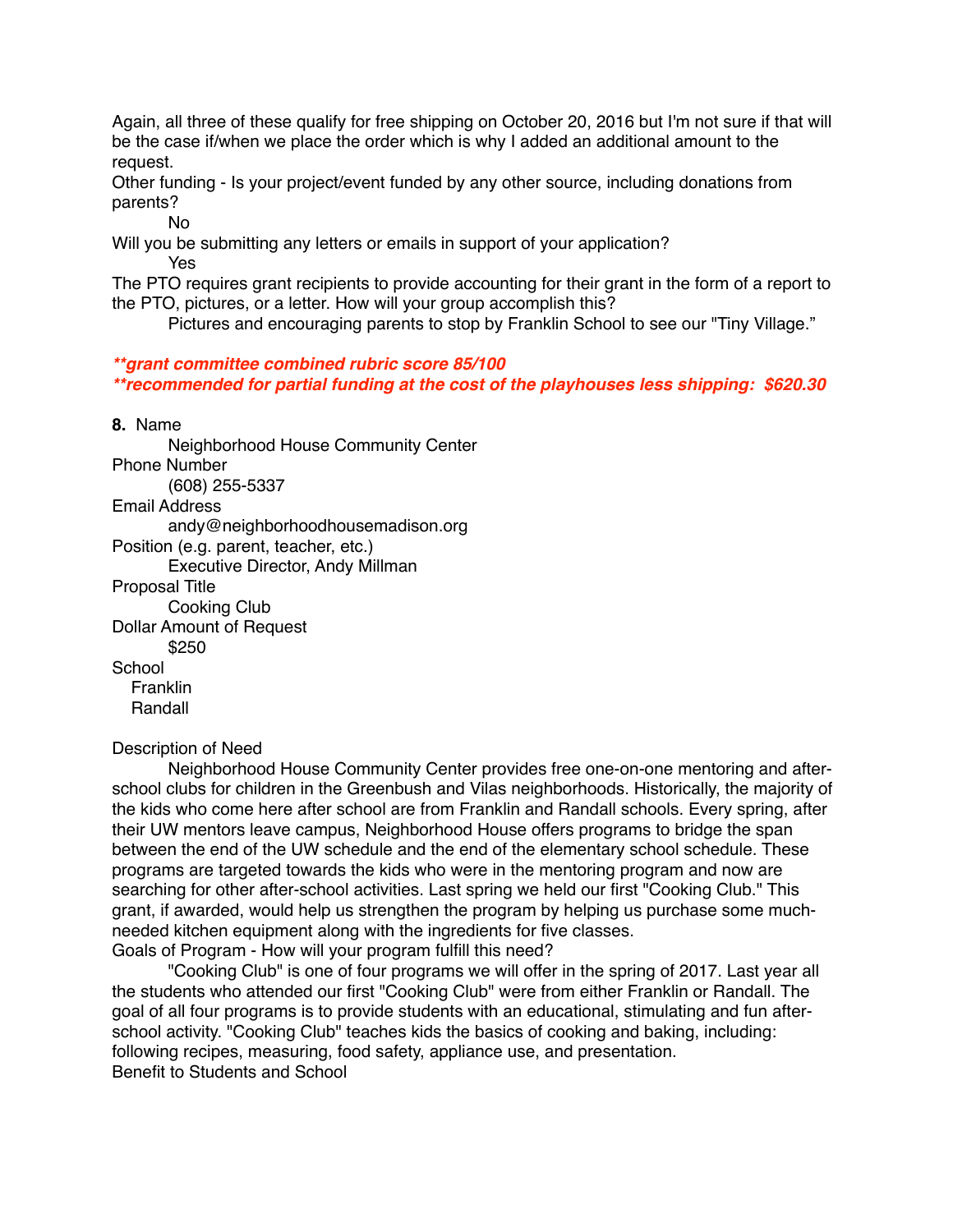According to a report from the "Afterschool Alliance," "approximately 4 in 5 parents overall (79 percent) and nearly 9 in 10 parents of after school program participants (88 percent) agree that after school programs can help children develop social skills

through interaction with their peers" and "almost 3 in 4 parents (73 percent) and 4 in 5 parents of participants (83 percent) agree that after school programs can help

reduce the likelihood that youth will engage in risky behaviors, such as commit a crime or use drugs, or become a teen parent." www.afterschoolalliance.org/documents/AA3PM-2014/ AA3PM\_National\_Report.pdf

We agree that there are many benefits to children, families and communities in providing safe and supervised after-school activities. There's an added benefit if the activity is offered for free, which ours is. "Cooking Club" provides that safe, supervised and free program AND teaches a practical skill. In addition, kids get the opportunity to work together to create fresh and healthy after-school snacks.

Evaluation of Program

Attendance: How many kids signed up?

Retention: How many kids stayed with the program?

Skills: Based on our observation, how well did students acquire the skills that were taught? Feedback: What were the students' opinions of the program?

Budget - Provide an itemized list. Note that funds must be spent in the school year requested. Unspent funds revert back to the PTO. Total of list should match amount indicated above.

Please place each item in your budget on a separate line with its cost.

Kitchen items - \$150

Food and baking ingredients for four sessions - \$100

Other funding - Is your project/event funded by any other source, including donations from parents?

Yes

Other funding sources - If you have other funding sources, please describe the sources and status of other pending or awarded funding for this project.

There are no other funding sources for this program.

Will you be submitting any letters or emails in support of your application?

No

The PTO requires grant recipients to provide accounting for their grant in the form of a report to the PTO, pictures, or a letter. How will your group accomplish this?

We will send you copies of all receipts.

**\*\****grant committee combined rubric score 85/100 \*\*recommended for full funding*

### **9.** Name

 Andres Garcia Phone Number (608) 520-0515 Email Address andresmgarcia@gmail.com Position (e.g. parent, teacher, etc.) Parent Proposal Title Lead testing of school drinking water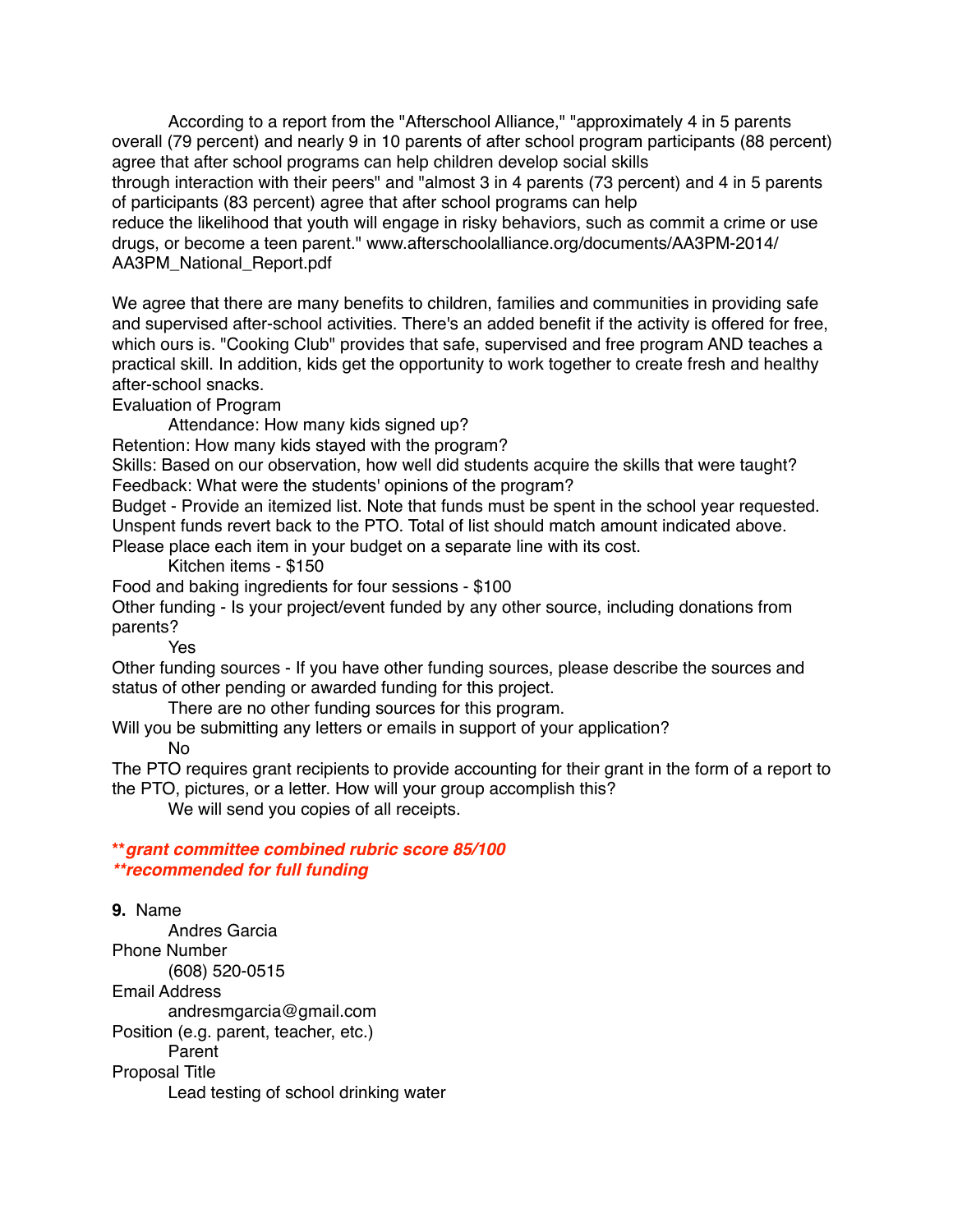Dollar Amount of Request 200 **School**  Franklin Randall

#### Description of Need

 As highlighted by the recent crisis in Flint Michigan, exposure to lead can cause brain damage, particularly in young children. Seven of eight elementary schools in Corvallis, Oregon recently discovered lead levels in their drinking water above the EPA action level: http:// www.gazettetimes.com/news/local/report-lead-in-water-at-nearly-all-corvallis-elementaryschools/article\_0d7985cf-225b-5f1d-8d4b-c12731d4f6a5.html . MMSD has not tested school drinking water for lead since the early 1990's, according to Mike MacDonald, MMSD Facilities Manager. He notes that at that time MMSD tested water at electric water coolers throughout the District. Based on the test results, MMSD replaced water coolers identified as containing lead as well as some plumbing supply piping at Randall School. MMSD recently installed two lead-free filtered bottle filling stations at Randall Elementary and will be installing two more during the month of October. Water from these drinking fountains is filtered whether drinking from the spout or using the bottle filler. However, we are relying on MMSD water test results from the early 1990's to assume that the remaining water fixtures are safe. Public Health Madison & Dane County recommends periodic drinking water testing to guarantee adequate water quality. Goals of Program - How will your program fulfill this need?

 Public Health Madison & Dane County can provide water sample bottles and is certified to test the drinking water that is collected for lead. Benefit to Students and School

 Ensuring that water from all of the drinking fountains at Franklin and Randall is safe Evaluation of Program

 A key output will be the test results, and an important outcome will be increased knowledge about the drinking water quality at Franklin and Randall. If the test results reveal unsafe levels of lead, the significant outcome will be the prevention of any further damage to children's health at Franklin/Randall, and hopefully at other schools as well.

Budget - Provide an itemized list. Note that funds must be spent in the school year requested. Unspent funds revert back to the PTO. Total of list should match amount indicated above. Please place each item in your budget on a separate line with its cost.

 The Public Health Madison & Dane County fee per sample for lead is \$25. I am proposing to test four water fountains at each school for lead (a total of eight samples = \$200). (Testing for bacteria, chemicals or other metals costs extra.)

Other funding - Is your project/event funded by any other source, including donations from parents?

No

Will you be submitting any letters or emails in support of your application? No

The PTO requires grant recipients to provide accounting for their grant in the form of a report to the PTO, pictures, or a letter. How will your group accomplish this?

A receipt and test results from Public Health Madison & Dane County can be provided.

*\*\*grant committee combined rubric score 71.2/100 \*\*recommended for full funding*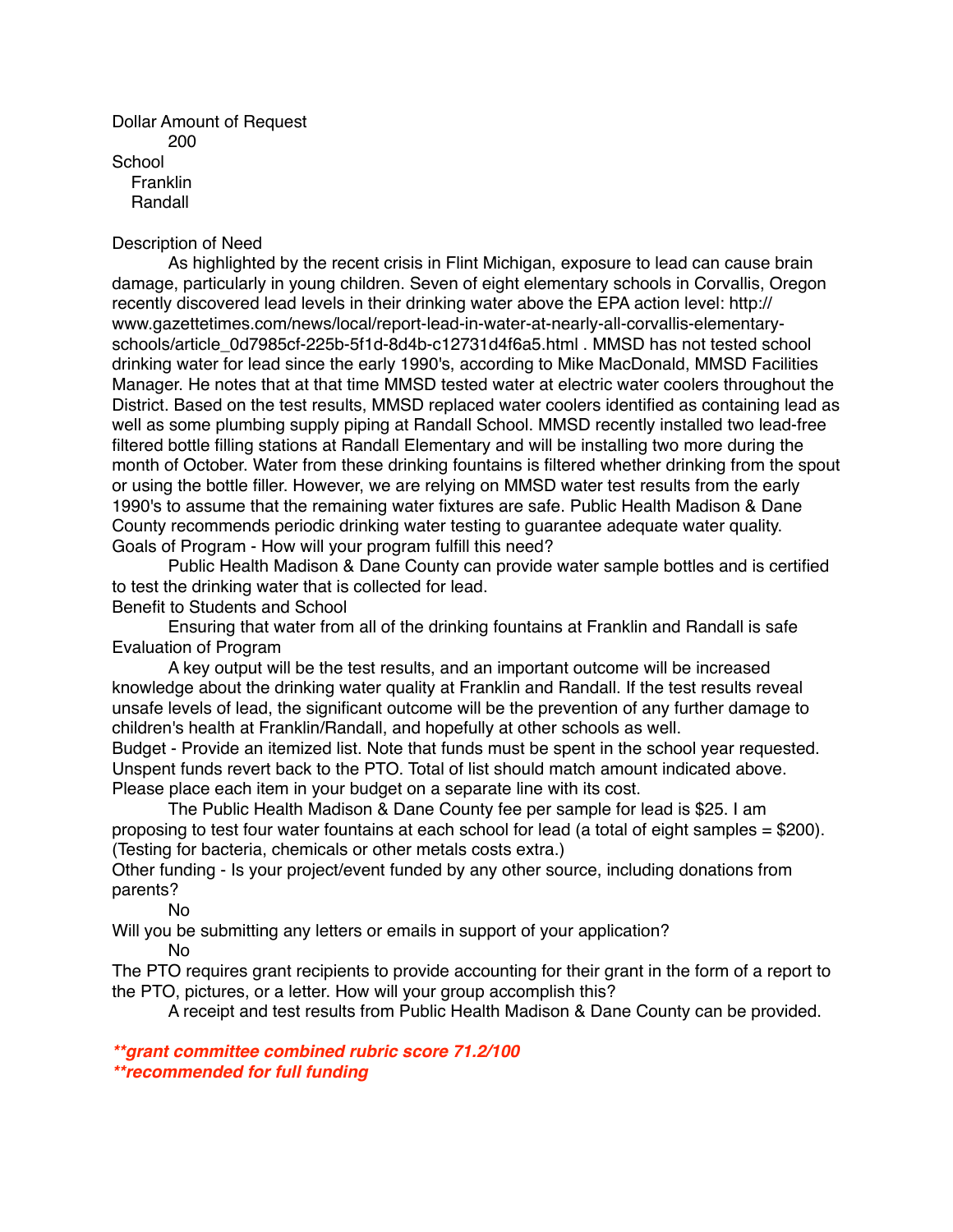**10.** Name Kathi Seiden-Thomas Phone Number (773) 343-1851 Email Address seidenthomas@gmail.com Position (e.g. parent, teacher, etc.) Parent, PTO Wellness Committee Co-Coordinator Proposal Title Healthy Active Students are Better Learners Dollar Amount of Request \$1,084.35 **School** 

Franklin

### Description of Need

 Last year the Wellness Committee conducted a quantitative needs assessment via surveys. All Franklin staff and over 100 Franklin families participated and indicated their priorities in the area of health and wellness. Here is what we learned:

\*\*For families, the #1 priority was increasing physical activity, a priority reported by 56% of all families. Here is how it broke down by demographic group

-100% of African American families reported it was a priority

-69% of White families reported it was a priority

-31% of Asian families reported it was a priority

-28% of Latino families reported it was a priority

\*\*For staff, increasing physical activity during recess and in the classroom was the top priority

Research shows that physical activity benefits both student health and academic performance. In this brief from Active Living Research http://activelivingresearch.org/sites/default/files/ ALR Brief ActiveEducation Jan2015.pdf, we see compelling evidence to support increased physical activity during the school day. Here are a few highlights:

\*\*Immediately after just one session of physical activity, children can increase their attention and memory, and reduce inappropriate behavior, such as being unfocused and causing others to become distracted.

\*\*Brain scans show that after 20 minutes of physical activity: students tested better in reading, spelling & math and were more likely to read above their grade level.

One in three kids in the United States is overweight or obese. \*\*Obese youth have elevated risk for health problems like heart disease, type 2 diabetes, high blood pressure, unhealthy blood cholesterol patterns, and other health risks related to cardiovascular disease. Obesity can also have serious ramifications for kids' cognitive development and affect school attendance.

Goals of Program - How will your program fulfill this need?

1. Increase physical activity in the classroom

The Franklin Staff would like to pilot the use of new equipment to support physical activity in the classroom. Not only would students realize the health benefits of additional movement but the classroom equipment will also provide an outlet for a student who needs additional movement to re-focus or re-energize. Equipment in the classroom will keep them in the classroom and not remove them from the learning environment (e.g. hallway).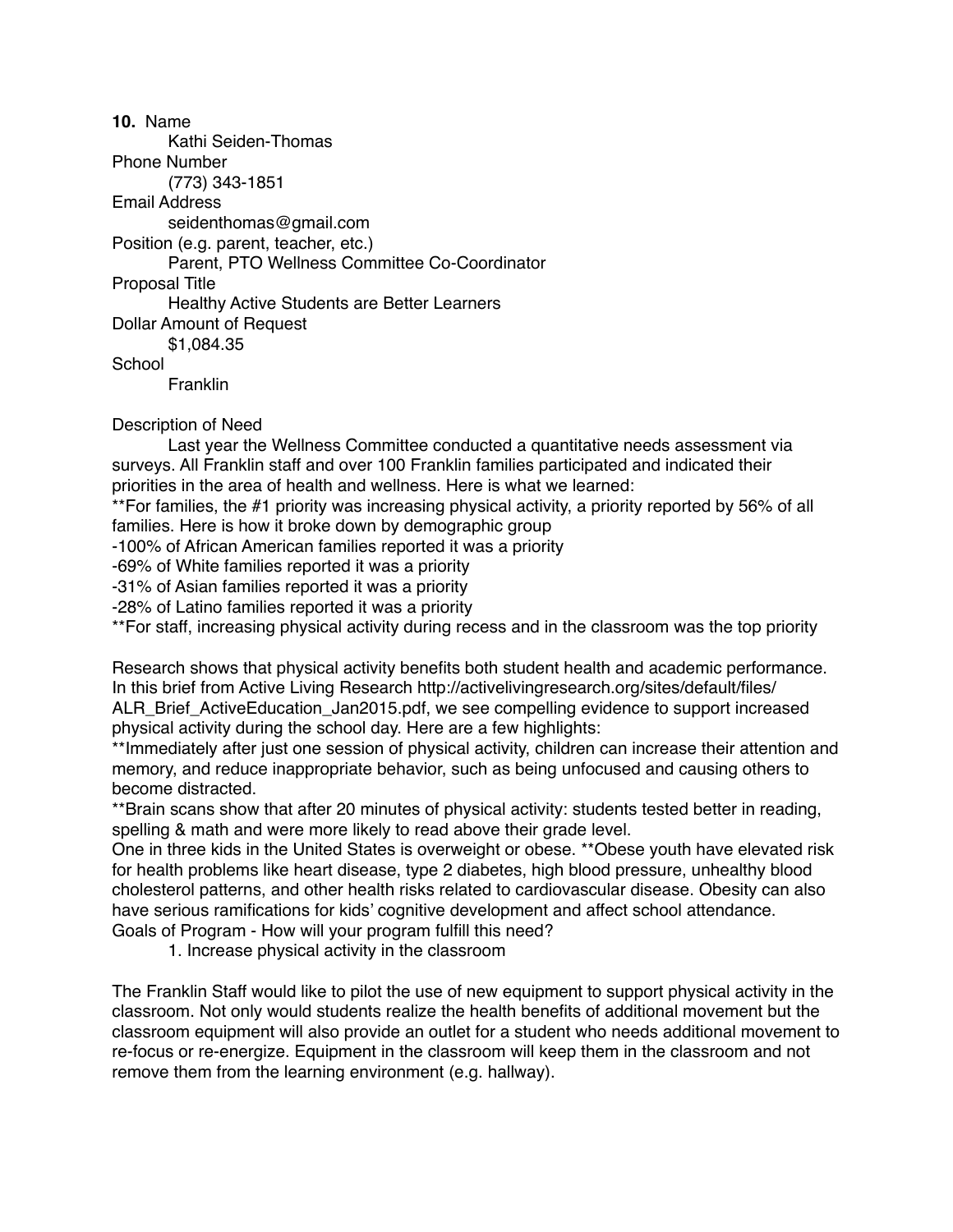The Wellness Committee contacted several WI school districts that have successfully integrated physical activity into the classroom (e.g Oregon, Appleton, Neenah) and learned that pedal desks are inexpensive, space-conscious, portable, quiet and easy to use.

Franklin is interested in piloting one pedal desk in each of the five second grade classrooms and one pedal desk in the Special Education resource room. Because the pedal systems are highly portable, they can be placed under any chair or table in the classroom and could be moved to other classrooms as well.

2. Increase physical activity at recess

At recess, playground supervisors and volunteers communicate that although the playground space is large, kickball and soccer games interfere with other activities because they "bleed," which makes it difficult for students not participating in these group games to engage in other activities. Using portable soccer goals would help to corral the balls in these games, making additional play space available for other students. Cones will help to further delineate spaces/ zones on the playground, which is a proven way to support active recess by making space for many different activities available.

Benefit to Students and School

Benefit to Students and School\*

Beyond the benefits listed in the previous section, the "Read and Ride" program has proven impact in schools around the state and country. Here are a few highlights as well as two links to articles that describe the strategy.

\*\*Read and Ride programs now exist (at least informally) in 30 states across the country, and educators all over are getting behind the trend.

\*\*The biggest benefit of all is that students get an extra chance to activate their brains by activating their bodies,

\*\*"It is a dream come true in teaching when you have a struggling student, and just by getting them moving, you see them be able to focus their attention on the lesson."

\*\*Since the rider controls the speed and intensity, each student can set their own pace, and there's no scrutiny or pressure — and no one ever gets picked last.

http://www.upworthy.com/this-simple-yet-brilliant-idea-is-making-kids-smarter-and-healthier

http://www.actionforhealthykids.org/success-stories/1160-biking-in-the-classroom Evaluation of Program

 We will provide an exit slip to students and staff about the impact that being able to exercise and read at the same time had on them. We will also survey the teachers who utilized this and if it is successful, will look at other funding options to add to Read and Ride equipment to additional classrooms.

In terms of the new recess equipment we will gather and document feedback from playground staff and volunteers to learn the successes, challenges and recommendations for the future. Budget - Provide an itemized list. Note that funds must be spent in the school year requested. Unspent funds revert back to the PTO. Total of list should match amount indicated above. Please place each item in your budget on a separate line with its cost.

(Apologies for the formatting, we couldn't insert our table)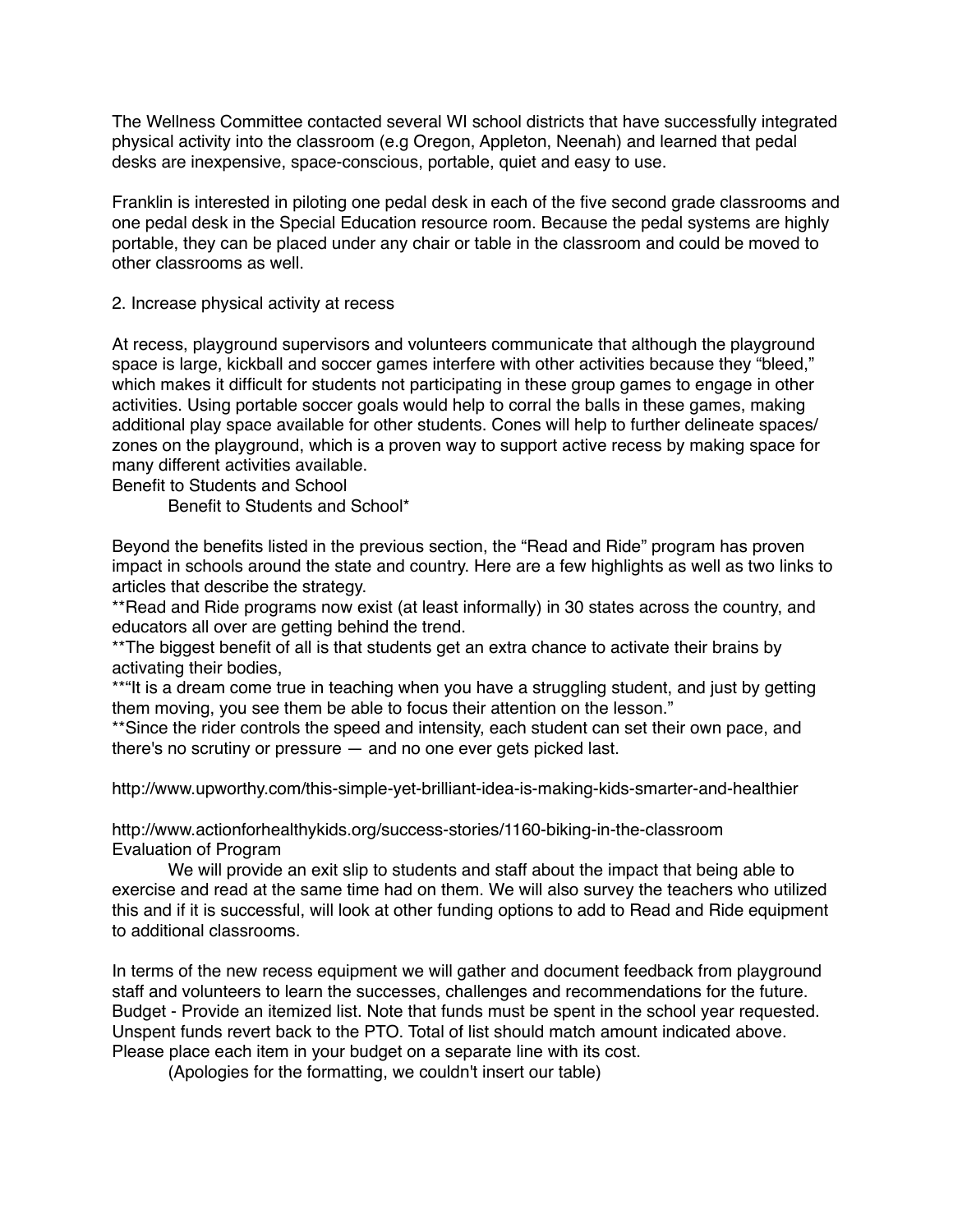Item: Desk Cycle http://www.moving-minds.com/classroom/deskcycle1?sku\_id=14113# Unit Cost: \$160.98 # Units: 6 Total Cost: \$965.88 Item: Portable soccer goals (indoor/outdoor) https://www.amazon.com/FORZA-Flash-Pop-Up-Target-Goals/dp/B017NR6EOS/ref=pd lpo\_200\_tr\_img\_3? \_encoding=UTF8&refRID=Y6VKNS01G5SH4JTSKMNA&th=1&psc=1 Unit Cost: \$88.98 # Units: 1 (set of 2) Total Cost: (\$88.98 Item: Cones https://www.amazon.com/World-Sport-Orange-Twelve-Cones/dp/B00OYOC3X0/ ref=sr\_1\_18?s=sporting-goods&ie=UTF8&qid=1476784374&sr=1-18&keywords=orange+cones Unit Cost: \$29.49 # Units: 1 (set of 12) Total Cost: \$29.49 Other funding - Is your project/event funded by any other source, including donations from parents? No Other funding sources - If you have other funding sources, please describe the sources and status of other pending or awarded funding for this project. n/a Will you be submitting any letters or emails in support of your application? Yes The PTO requires grant recipients to provide accounting for their grant in the form of a report to the PTO, pictures, or a letter. How will your group accomplish this? We will take photos of students using the new equipment and will share a year end report with the PTO, which will include a quantitative and qualitative summary of evaluation results. *\*\*grant committee combined rubric score 78.3/100 \*\*recommended for partial funding for soccer nets pending teachers letters of support* 

*for desk cycles at \$118.47. Would also need to obtain pavement-ready soccer net quote.* 

**11)** Name Benjy Moffit Phone Number (608) 204-2295 Email Address bmoffit@madison.k12.wi.us Position (e.g. parent, teacher, etc.) Bilingual Resource Teacher Proposal Title Bayview's ESL Summer Study Program Dollar Amount of Request \$2,500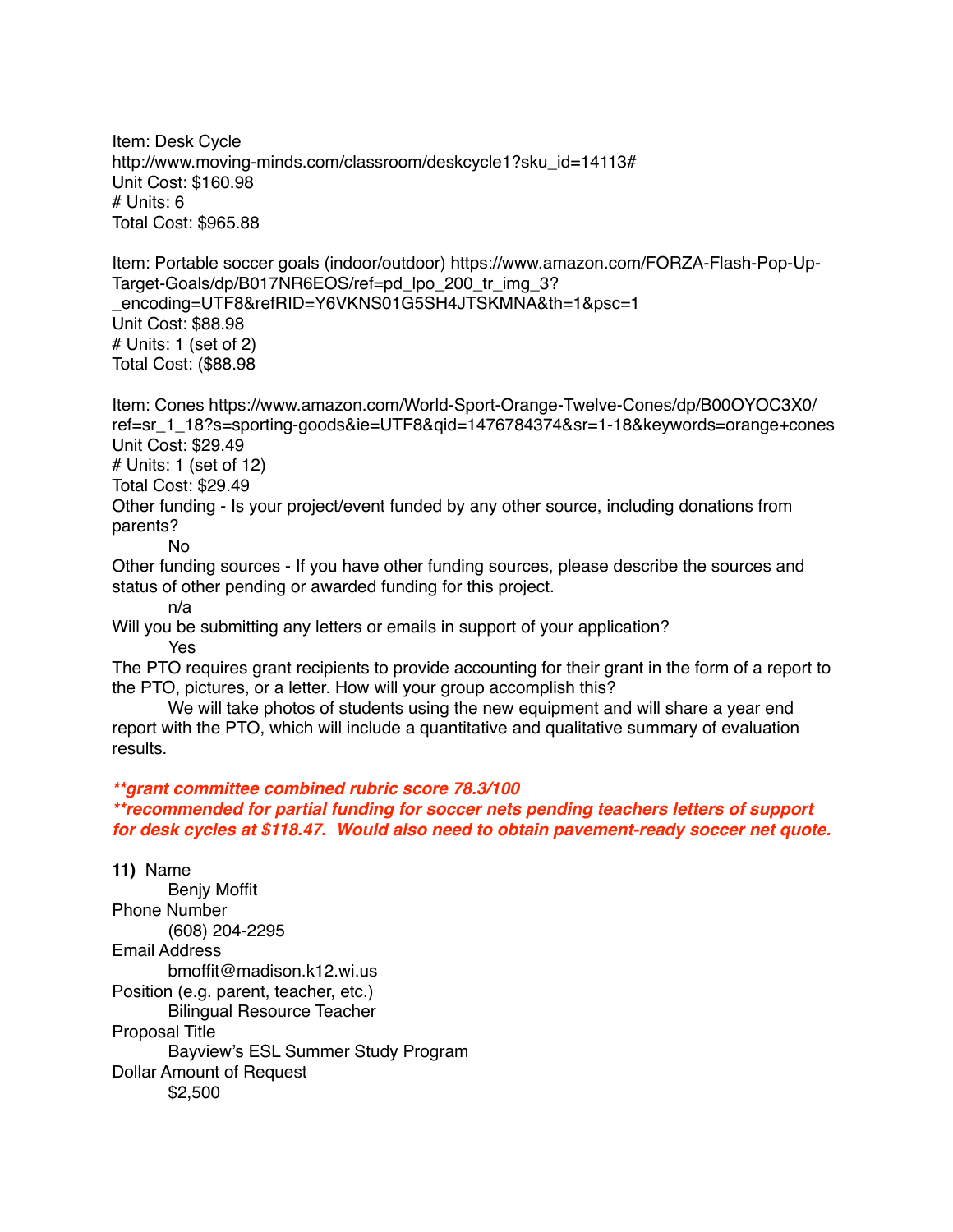**School Franklin** Randall

#### Description of Need

 Recent data obtained from MMSD indicate that 70% of Bayview youth graduate from high school. This figure is lower than the average rate of 86%. Additionally, Bayview's elementary age youth are struggling to reach math (22%) and reading (12%) proficiency levels when tested in grades 3 and 5. To address these disappointing statistics, Bayview has implemented several programs focused specifically on math and literacy; however, staff are critically aware that much more needs to be done to close the achievement gap between Bayview youth and other MMSD students.

Ninety-five percent of Bayview youth are from immigrant and/or refugee families and more than ten different languages are spoken by the families who live here. During the school year, most Bayview youth receive English as a Second Language (ESL) program services. These tailored services provide much-needed language, cultural and emotional support for Bayview youth and their families. However, during the summer months, when these programs are not available and/ or comprehensive, Bayview students lose academic ground and their confidence levels decline. Addressing the educational needs specific to Bayview's multicultural, multilingual and low income community is vitally important.

Goals of Program - How will your program fulfill this need?

 An estimated 30 unduplicated youth who live at Bayview and are enrolled in Kindergarten through 5th grade at Franklin and Randall Elementary Schools will participate in Bayview's annual ESL Summer Study program. The following objectives will be reached: - Increase proficiency scores in math and reading for students in Kindergarten through 5th grade

- Increase confidence levels in reading aloud and/or one-to-one with an adult/teen

- Increase confidence levels raising hands, answering/asking questions, and speaking in front of others

Benefit to Students and School

 To achieve the above stated goals, Bayview staff will implement the 2017 Bayview ESL Summer Study program. Three certified ESL teachers from Franklin and Randall Elementary Schools will be hired to teach morning summer study classes in Math and Reading that will take place at Bayview's International Center for Education and the Arts. The program will run for six weeks, Monday through Friday from 9:15am to 12pm, coinciding with MMSD's summer school program. The program includes the following components:

1) Planning meeting between Bayview staff and MMSD teachers to identify program goals and specific learning objectives

2) Development of Math and Reading curriculum focused on addressing individual student needs/gaps

3) Mandatory Monday through Friday morning ESL Summer Study classes

4) Pre and post student assessments

5) Program evaluation and summary

Based on pre and post assessments conducted during the summer of 2016, 75% of student participants gained ground in reading and math. The remaining 25% of students remained at the same levels. Significantly, none of the students experienced summer learning loss.

According to the three Randall and Franklin teachers who taught in the program, Bayview's ESL Summer Study program is a vital project that connects students to learning during the summer months. Additionally, the learning is taking place in an environment the students and their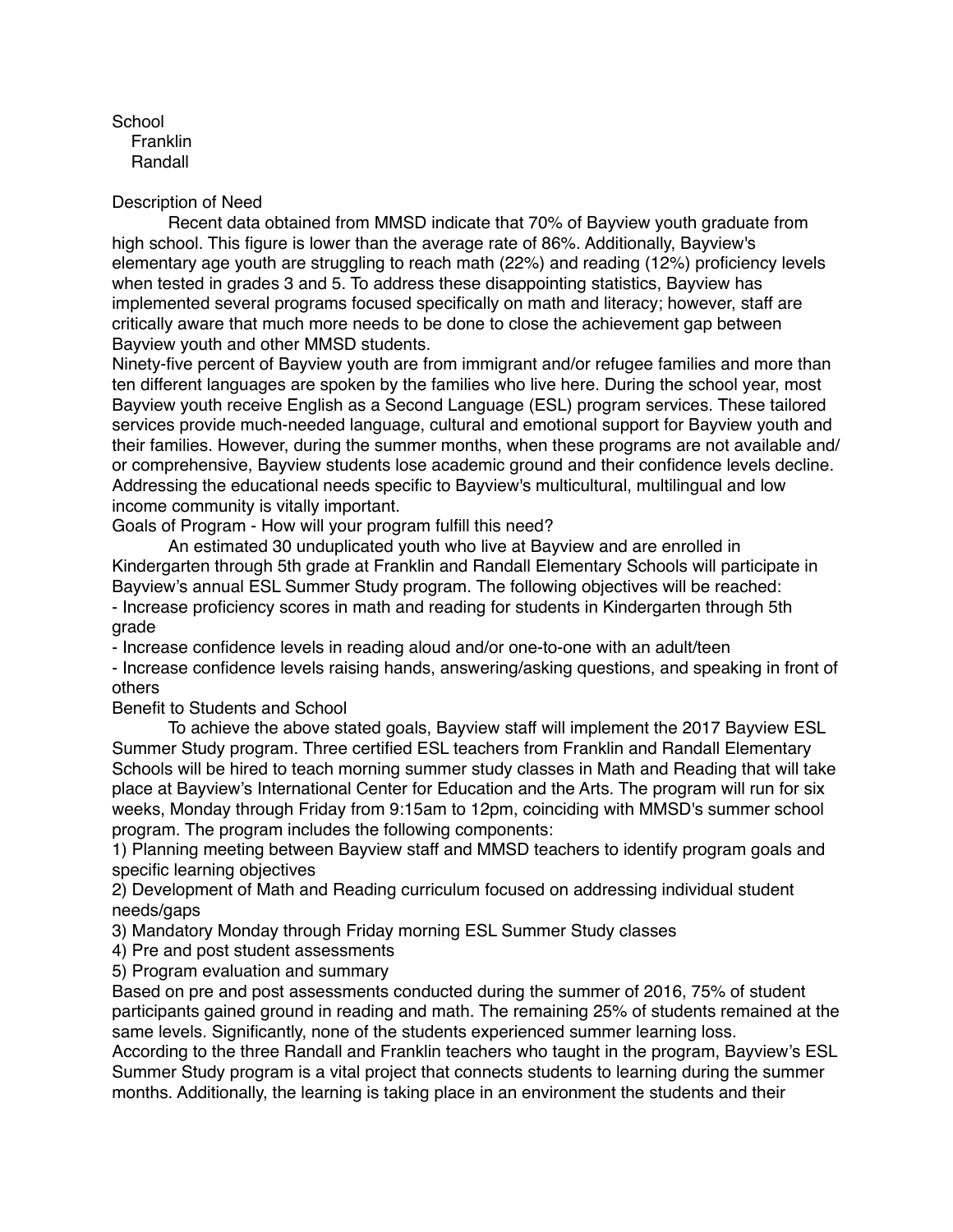parents are already familiar with. Most children age 7 and up attend the "After School Program," during the school year, that gives homework support in the Bayview Community Center. The parents know the staff from Bayview and the teachers from F-R, and are comfortable communicating with them at the Summer Study. There is less of a language barrier because there is staff who speak both Hmong and Spanish.

Another benefit to the Bayview ELL Summer Study is that any student is welcome with parent permission, even if they are ABOVE the qualifying assessment scores needed to qualify for MMSD summer school. Without the program, teachers feel that their work at the beginning of each school year would be much more challenging. Given that the teachers are often working with current and/or future students gives the teachers, students and parents the opportunity to develop more meaningful connections. The more connected the students and teachers are to each other, the more learning will take place in the classroom. Additionally, class sizes are much smaller than they are during the academic year. Typically, classes range in size from eight to 14 students per teacher, giving students and teachers more one-to-one time. The students would work directly with an ESL teacher for 6 weeks.

## Evaluation of Program

 In spring 2017, Bayview staff and MMSD teachers will meet to discuss the upcoming summer program. Student test scores from the 2016-17 academic year will be reviewed and learning outcomes identified. During the first week of Bayview's ESL Summer Study, teachers will conduct a pre-assessment of students to assess their current skill levels in reading, writing and/or math. A final assessment will be conducted at the end of the six week program to evaluate individual student performance and learning gains, gaps and/or losses. Teachers will be asked to aggregate their classroom data and complete a final evaluation summary. Budget - Provide an itemized list. Note that funds must be spent in the school year requested. Unspent funds revert back to the PTO. Total of list should match amount indicated above. Please place each item in your budget on a separate line with its cost.

Budget: \$9,650

Bayview's ESL Summer Study program is a component of our annual All Around the World Summer Camp (an eight week program that includes academics in the morning and recreation/ arts/culture in the afternoons). The amounts listed below provide a budgetary overview of the ESL Summer Study program only.

Personnel (hiring three ESL certified MMSD teachers): \$9,150

Program supplies and materials: \$500

Other funding - Is your project/event funded by any other source, including donations from parents?

## Yes

Other funding sources - If you have other funding sources, please describe the sources and status of other pending or awarded funding for this project.

 Other funding sources: City of Madison Office of Community Services (funding available for Bayview's year-round youth programs, including its afternoon recreation-based Summer Camp program); MMSD's Summer Food Service program will provide breakfast and lunch throughout the six week program; Bayview will seek additional funding from Madison Rotary Foundation and Cuna Mutual. Last year the Hmong Parent Empowerment Group at Franklin-Randall provided a cooking class to raise funds (\$200). We could plan another fundraiser to help the summer study program at Bayview.

Will you be submitting any letters or emails in support of your application? Yes

The PTO requires grant recipients to provide accounting for their grant in the form of a report to the PTO, pictures, or a letter. How will your group accomplish this?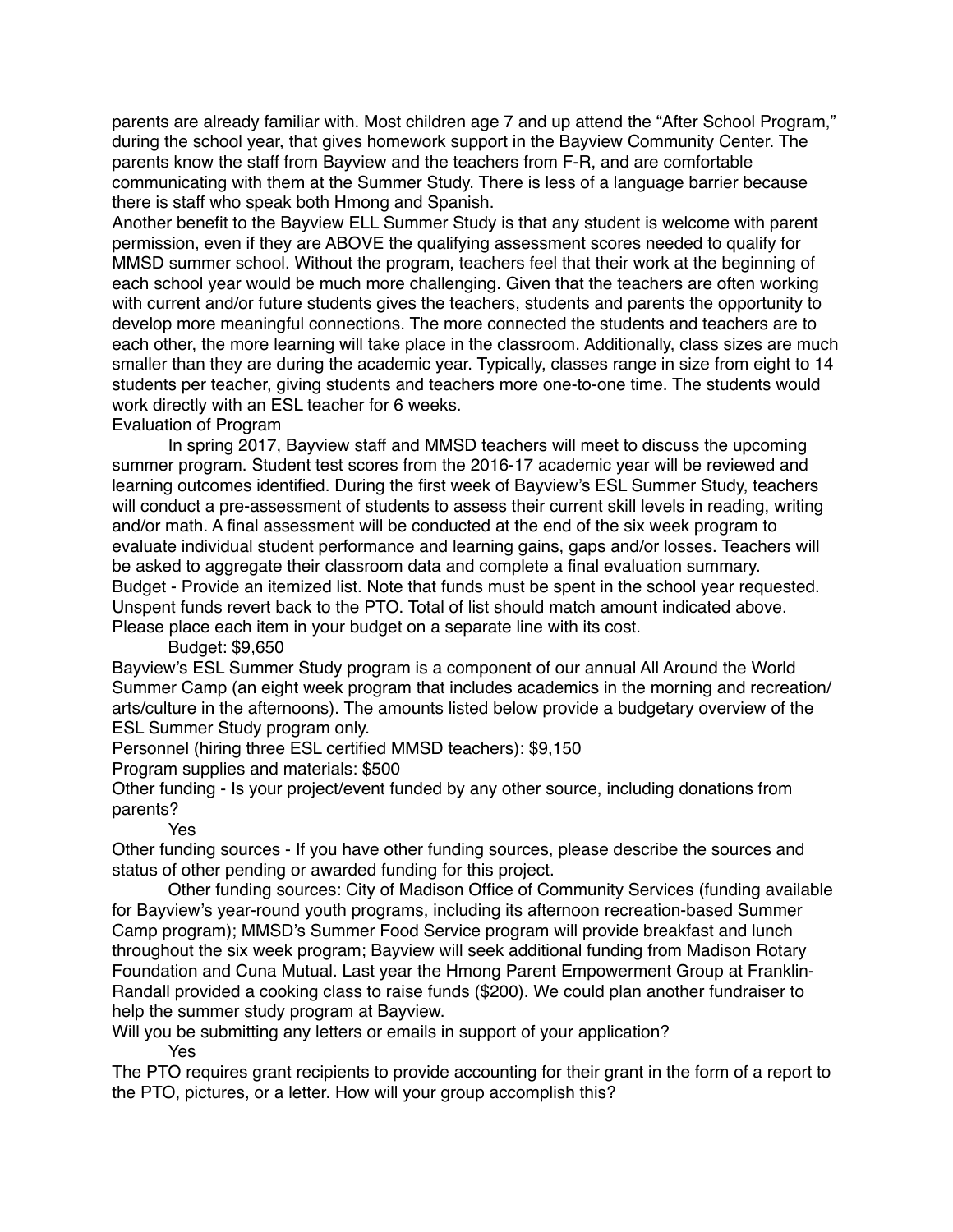Benjy Moffit and Tonya Rasmussen will provide data of student progress and photos of the students in action.

*\*\*combined grant committee rubric score 80/100. \*\*recommended at partial funding of \$500.00 for materials and supplies due to language on the PTO qualifications and eligibilities page: "Funding for staff time is strongly discouraged."*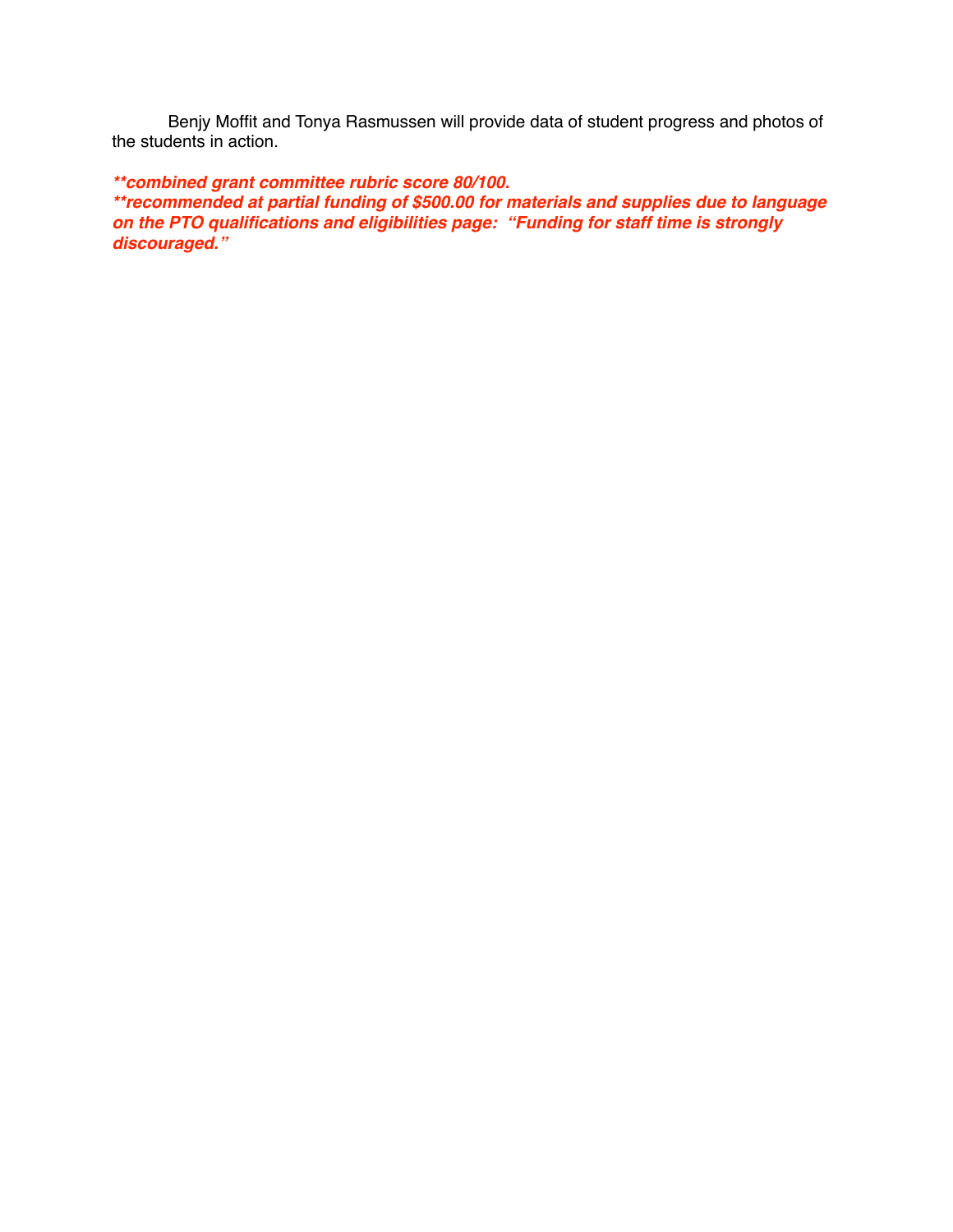

#### PTO GRANT

4 messages

Yvonne Wullschleger <ywullschlege@madison.k12.wi.us> Thu, Nov 3, 2016 at 2:35 PM To: Colleen Johnson <cvjohnson38@gmail.com>

Dear PTO Board,

Bayview Center is the only location in the Franklin/Randall community that offers ESL Summer School Program for our students. Bayview's summer program is particularly designed to help underachieving minority students from our school. Bayview parents and their children benefit immensely from this program.

Bayview Center's Summer School teachers know well the individual needs of Bayview's Franklin/Randall students. They are aware of ESL students abilities and areas they need to improve. Teachers tailor the curriculum based on those needs, and help students reach high standards.

Parents and students feel very comfortable working with staff and teachers they already know. Students are not shy of actively participating, an area all ESL students need to grow. The benefits of working with ESL certified teachers during the summer are reaped in the Fall.

To have this opportunity available for this group of underrepresented students is invaluable! Help us close the OPPORTUNITY Gap for the students at our school by supporting Bayview's Summer School Program!

Yvonne Wullschleger Spanish Bilingual Resource Latino Parent Group Coordinator Franklin/Randall School

Sylla Zarov and John Wallace **Principals** Franklin and Randall

#### Yvonne Wullschleger

--

Bilingual Bicultural Resource Specialist Franklin Elementary 204-2292 204-2295 Randall Elementary 2043300 2043285

Colleen Johnson <cvjohnson38@gmail.com> Thu, Nov 3, 2016 at 3:46 PM

To: "ptoboardfr@googlegroups.com" <ptoboardfr@googlegroups.com>, John Wallace <jjwallace@madison.k12.wi.us>, Sylla Zarov <szarov@madison.k12.wi.us> Cc: "ywullschlege@madison.k12.wi.us" <ywullschlege@madison.k12.wi.us>

PTO Board, John, and Sylla,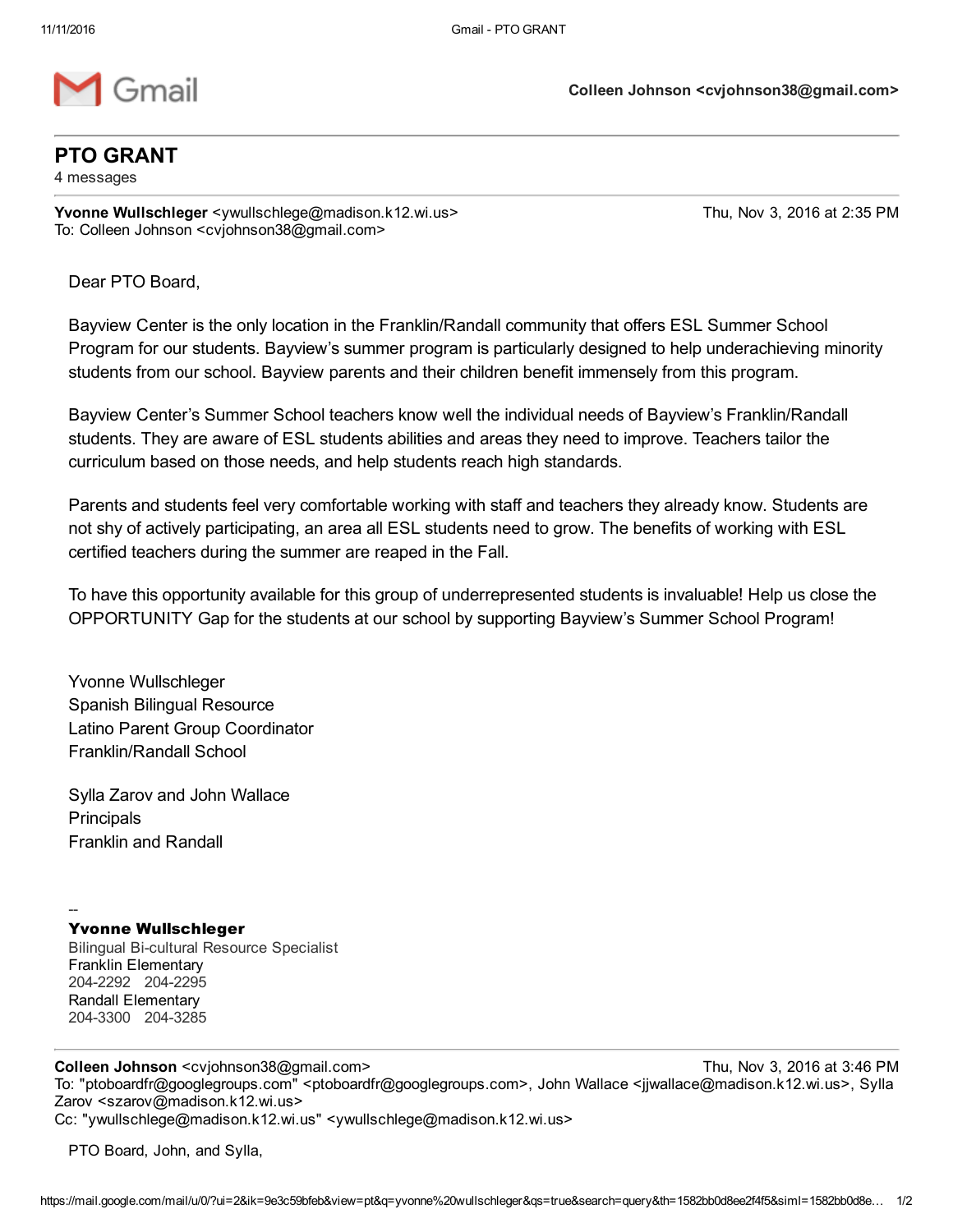

Colleen Johnson <cvjohnson38@gmail.com>

## {Franklin-Randall PTO Board} Fwd: Letter of Support for 2nd Grade Read and Ride Grant

Sara Campbell <sleifheit1@gmail.com> Mon, Nov 7, 2016 at 12:33 PM Reply-To: sleifheit1@gmail.com To: ptoboardfr@googlegroups.com Cc: Alan McMillan <alan.mcmillan@gmail.com>

Hi board,

With the attached letter of support the grant committee now recommends full funding for the desk cycle grant by Kathi Seiden-Thomas. Thanks, see you next week.

- Forwarded message -From: Sylla Zarov <[szarov@madison.k12.wi.us](mailto:szarov@madison.k12.wi.us)> Date: Friday, November 4, 2016 Subject: Letter of Support for 2nd Grade Read and Ride Grant To: [Grants@franklinrandallpto.org,](mailto:Grants@franklinrandallpto.org) Sara Campbell <[sleifheit1@gmail.com](mailto:sleifheit1@gmail.com)>

Hi there,

I have attached a letter of support for the 2nd grade Read and Ride Grant. I printed out pictures and showed all 2nd grade teachers involved and they approved the size and are excited about the idea. Thank you for your time,

Sylla

Sylla D. Zarov Principal Franklin Elementary (608) 204-2305 szarov@madison.k12.wi.us

-----

You received this message because you are subscribed to the Google Groups "Franklin-Randall PTO Board" group. To unsubscribe from this group and stop receiving emails from it, send an email to [ptoboardfr+unsubscribe@](mailto:ptoboardfr+unsubscribe@googlegroups.com) googlegroups.com.

For more options, visit <https://groups.google.com/d/optout>.

letter of support.pdf 48K